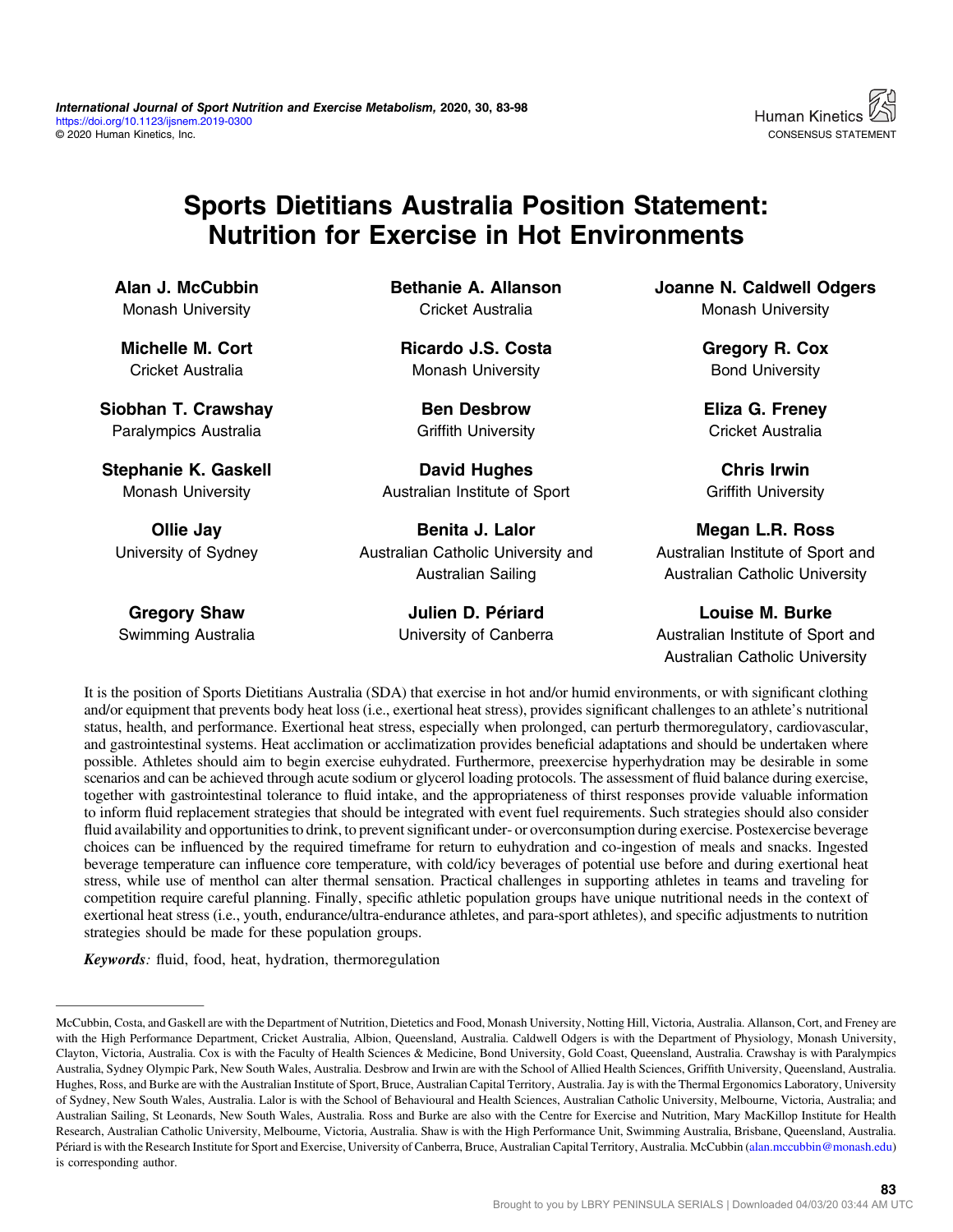Exercise in hot and/or humid environments, or with significant clothing and/or equipment that prevents loss of body heat, can lead to exertional heat stress. Numerous sporting competitions are regularly held in outdoor environments in such conditions including high-intensity endurance events (e.g., 10-km road races and half-marathons, cycling time trials), ultra-endurance events (e.g., Badwater Ultramarathon, Ironman World Championships, and Marathon des Sables), and team (e.g., cricket and soccer) and racquet (e.g., tennis) sports played during summer months. Meanwhile, scenarios involving sports in hot and/or humid indoor environments include squash and motor racing, where in the latter case, the driver/rider can be exposed to ambient temperatures >45 °C while wearing protective clothing and equipment. Major sporting events in hot and/or humid locations, such as the 2019 International Association of Athletics Federations World Championships in Doha, Qatar, and the 2020 Summer Olympic Games in Tokyo, Japan, merit special consideration because the conditions pose a significant challenge for a large number of competitors (Gerrett et al., 2019) and require specific preparation.

What should be evident from these scenarios is that the thermal challenges faced by athletes are significant in both magnitude and variety, with individual factors such as the environmental conditions, metabolic heat production, performance characteristics, and logistics of athlete behavior around the exercise session creating unique concerns, as well as dictating the type of solutions that might be developed. Indeed, prolonged exertional heat stress can perturb the thermoregulatory, cardiovascular, and gastrointestinal systems, posing significant concerns for an athlete's health and performance. It is the position of Sports Dietitians Australia that exertional heat stress can significantly affect an athlete's nutritional status, but careful planning and implementation of nutrition strategies can assist him or her to optimize health and performance outcomes in such conditions. The following position statement summarizes these issues and the nutrition and hydration strategies with which they can be addressed.

## Physiological Effects of Exertional Heat Stress

#### Thermoregulation

During exercise, high body temperatures arise from excess heat storage due to sustained imbalance between internal heat production and heat dissipation at the skin surface. Heat is generated in large quantities as a by-product of elevated rates of metabolism, supporting muscle contractions. Simultaneously, heat can be gained or lost via convection and radiation, and dissipated through the evaporation of sweat (Gagge & Gonzalez, 1996). Convective heat exchange is driven by temperature differences between the skin and air (in the shade) and modified by wind speed. Radiative heat exchange is determined by differences between skin temperature and mean radiant temperature, which on a clear summer day can be 10–15 °C higher than air temperature (Jay & Morris, 2018). Evaporative heat loss potential is governed by the absolute humidity difference between the skin and air and increases with wind speed. Clothing and equipment serve as a heat loss barrier dependent on garment insulation and water vapor permeability. A simple definition of "heat stress" is therefore not possible, as heat strain across a range of different air temperatures will vary according to the activity and clothing/equipment worn, as well as the prevailing sun exposure, humidity, and wind speed (Figure 1).

To minimize heat storage and prevent excessive core temperature increases, humans vasodilate and sweat. Neurons controlling these responses originate in the preoptic area of the hypothalamus, a small central region of the brain. Afferent input from thermoreceptors located in deep body structures and in the layer of the skin enables the hypothalamus to receive constant information about the thermal status of the body (Morrison, 2011). Elevations in core temperature of >0.2 °C can elicit cutaneous vasodilation, directing a greater volume of blood toward the skin to redistribute heat content and increase convective and radiative heat loss as skin temperature rises (Cramer & Jay, 2019). If nonevaporative heat loss is insufficient to offset elevated rates of heat production, core



Figure 1 — A conceptual schematic illustrating that a given level of heat strain (solid and dotted lines) is dependent on the two personal parameters of clothing and activity and the four environmental parameters of ambient temperature, humidity, wind speed, and radiant temperature (sun exposure).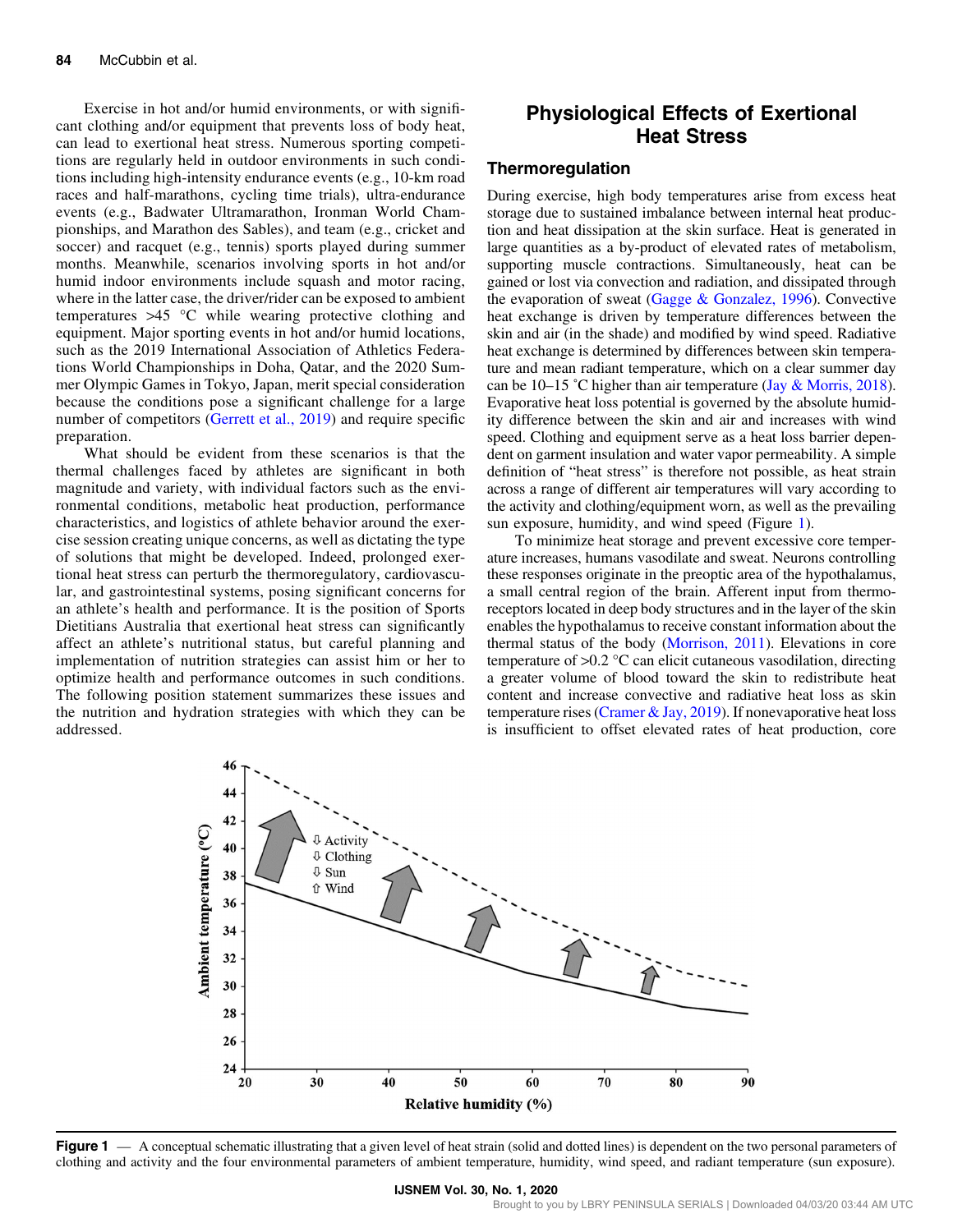temperature continues to rise and eccrine sweat glands are activated via acetylcholine release (Gagnon & Crandall, 2018). If the ambient temperature permits the rate of sweat evaporation to balance the heat production, then core temperature will reach an elevated, but usually safe, plateau. However, when heat production exceeds this capacity, body temperature will continue to rise in a state known as uncompensable heat stress.

#### Gastrointestinal Function and Integrity

The impact of exercise in hot environments on the gastrointestinal tract merits special attention, as it contributes to the pathophysiology of exertional heat illnesses (EHIs) and/or gastrointestinal complications that compromise the athlete's capacity to address their nutritional goals and optimize thermoregulation. Prolonged exercise in hot ambient conditions, resulting in a core temperature ≥39.0 °C, exacerbates the perturbations to gastrointestinal integrity, function, and systemic responses compared with exercise in cooler conditions (Costa et al., 2019a). Such perturbations, known as exercise-induced gastrointestinal syndrome, have been linked to performancedebilitating gastrointestinal symptoms and clinical implications ranging from mild inconvenience to fatality (Costa et al., 2017). These multifaceted outcomes reflect two primary physiological changes, which occur at the onset of exercise and are exacerbated by thermal stress, creating a structural and functional burden to the gastrointestinal system (Figure 2). Redistribution of blood flow away from the gastrointestinal tract and toward skeletal muscles (i.e., metabolic kinetics) and peripheral circulation (i.e., thermoregulation) results in reduced total splanchnic perfusion and subsequent gastrointestinal ischemia (Grootjans et al., 2016; van Wijck et al., 2011). Concomitantly, an increase in sympathetic activation reduces overall gastrointestinal functional capacity, possibly via suppressed myenteric and submucosal plexus activity (Costa et al., 2017; Horner et al., 2015; Strid et al., 2011). The initiation of these physiological responses is dependent on the exercise stress per se (i.e., intensity, duration, and modality) but is exacerbated with heat exposure (Costa et al., 2017, 2019a). The secondary outcomes of these exercise-associated gastrointestinal abnormalities include mucosal erosion, epithelial cell injury and dysfunction, tight junction damage and dysfunction, luminal bacterial endotoxin translocation, local epithelium and systemic



Figure 2 — Schematic description of exercise-induced gastrointestinal syndrome: Physiological changes in circulatory and neuroendocrine pathways at the onset of exercise resulting in perturbed gastrointestinal integrity and function, and may lead to gastrointestinal symptoms, and/or acute or chronic health complications. Adapted with permission from "Systematic Review: Exercise-Induced Gastrointestinal Syndrome-Implications for Health and Disease," by Costa et al., 2017, Alimentary Pharmacology and Therapeutics, 46, pp. 246–265. <sup>a</sup>Specialized antimicrobial protein-secreting (i.e., Paneth cells) and mucus-producing (goblet cells) cells, aid in preventing intestinal-originating pathogenic microorganisms gaining entry into systemic circulation. <sup>b</sup>Splanchnic hypoperfusion and subsequent intestinal ischemia and injury (including mucosal erosion) results in direct (egg, enteric nervous system, and/or enteroendocrine cell) or indirect (egg and nutrient malabsorption) alterations to gastrointestinal motility. <sup>c</sup>Increase in neuroendocrine activation and suppressed submucosal and myenteric plexus result in epithelial cell loss and subsequent perturbed tight junctions (Holzer et al., 2017; Barrett, 2012). <sup>d</sup>Gastrointestinal brake mechanisms: Nutritive and nonnutritive residue along the small intestine, and inclusive of terminal ileum, results in neural and enteroendocrine negative feedback to gastric activity (Miall et al., 2018; Shin et al., 2013; Layer et al., 1990; van Avesaat et al., 2015; van Citters & Lin, 2006).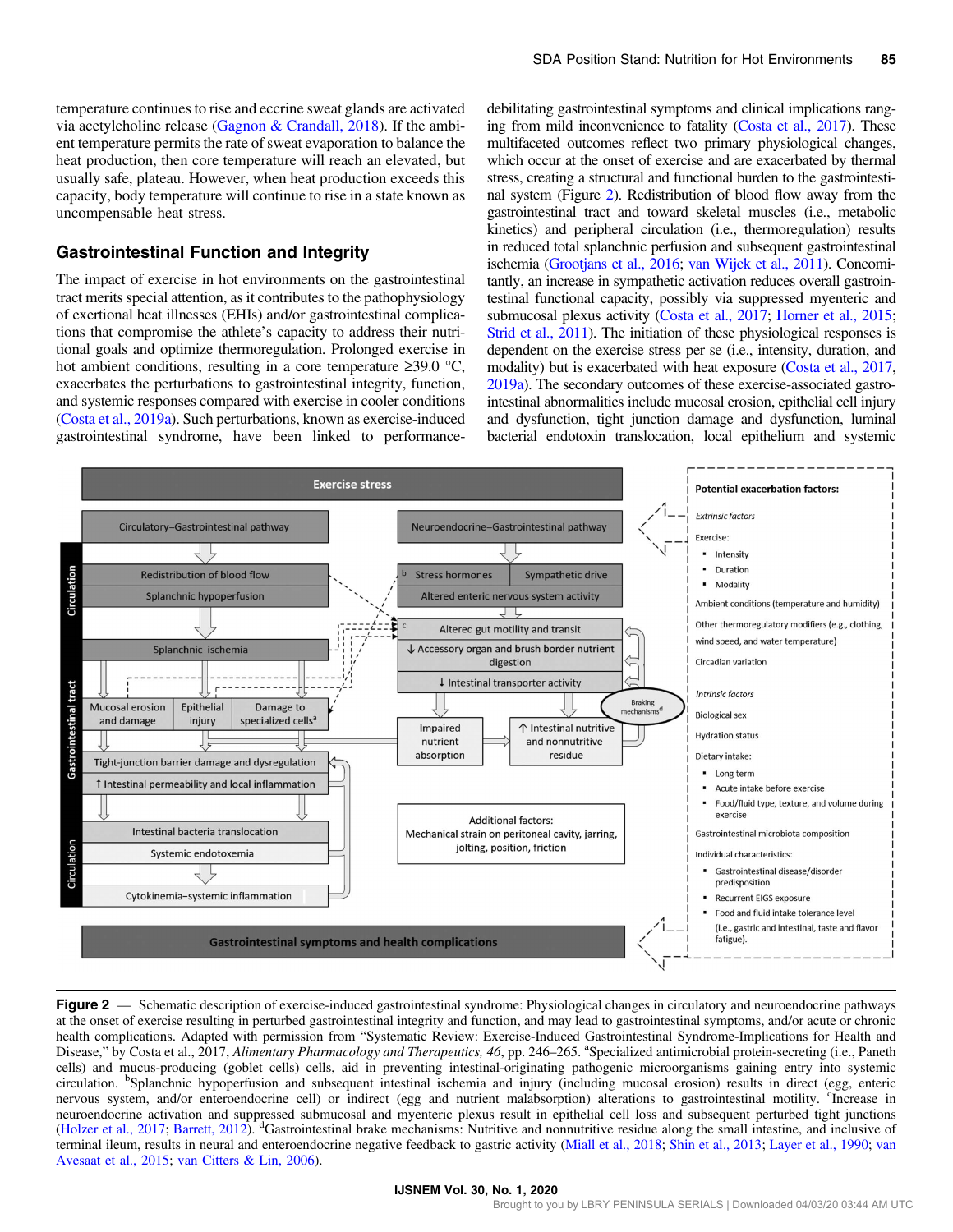innate/adaptive immune cell and inflammatory responses, suppressed gastric emptying, and suppressed nutrient digestion and absorption (Costa et al., 2017). Current and emerging evidence shows that hot and/or humid ambient conditions play a key role in determining the magnitude of exercise-induced gastrointestinal syndrome (Costa et al., 2019a; Pires et al., 2017, 2018).

## Effects of Exertional Heat Stress on Performance and Health

Increases in thermal strain during prolonged exercise (i.e., elevated skin, muscle, and core body temperatures) progressively impair aerobic performance (Table 1; Ely et al., 2007). This impairment is linked to a thermoregulatory-mediated rise in cardiovascular strain, which contributes to decreased maximal aerobic capacity (Périard et al., 2011; Périard & Racinais, 2015), and a potential hyperthermia-induced reduction in voluntary drive (i.e., motivation; Bruck & Olschewski, 1987). Exertional heat stress also induces greater reliance on muscle glycogen and anaerobic metabolism (Febbraio et al., 1994), which may prematurely deplete endogenous glycogen stores during endurance exercise. In contrast, a rise in whole-body temperature, particularly muscle temperature, enhances the performance of explosive short-duration activities such as sprinting and jumping (Bergh & Ekblom, 1979; Sargeant, 1987), via temperature-related improvements in metabolic and contractile function (Allen et al., 2008; Fitts, 1994). While single efforts may be improved in hot environmental conditions, repeated-sprint activities may reach a tipping point, where muscle temperature–related benefits are overridden by exacerbated cardiovascular and metabolic responses (Girard et al., 2015). In team sport athletes (e.g., football), the effects of environmental heat stress appear to include both an impairment and improvement in performance compared with cool conditions (Table 1). More specifically, total and high-intensity running distances are decreased, whereas peak running speed is maintained or improved (Aughey et al., 2014; Mohr et al., 2012).

Regardless of performance effects, the risk of EHI, a continuum of medical conditions that can affect physically active individuals in hot and cool environments, is increased by the development of hyperthermia. The severity of EHI can escalate from heat exhaustion, to heat injury, and on to heat stroke (Leon & Bouchama, 2015). Heat exhaustion is associated with a body core temperature of 38.5–40 °C, dehydration, possibly hot dry skin due to the absence of sweating, and an inability to maintain cardiac output. A heat injury is

characterized by organ (e.g., liver) and tissue (e.g., gut) damage with a body temperature typically  $>40$  °C. In the most severe EHI, exertional heat stroke, characterized by a body temperature >40 °C, profound central nervous system dysfunction (e.g., combativeness, delirium, seizures, and coma), and organ and tissue damage, can lead to death. Other common but relatively benign conditions such as muscle cramping do not form part of the EHI continuum.

## Heat Acclimation and Acclimatization

Heat acclimation is the process of exposing an individual to repeated heat stress in a controlled or artificial environment about 7–14 days, with the aim of increasing whole-body temperature and inducing profuse sweating. In contrast, heat acclimatization occurs in a natural environment with changes of season, or travel from cool to hot locations (Armstrong & Maresh, 1991). These two terms are often used interchangeably as they both induce physiological adaptations that can benefit athletic performance during prolonged events (Périard et al., 2015). Initial adaptations, including plasma volume  $(P_v)$  expansion, enhanced fluid balance, reduced heart rate, and decreased ratings of perceived exertion, begin to emerge in 3–5 days of acclimation (Gisolfi & Cohen, 1979; Patterson et al., 2004). Reductions in resting core temperature, increased sweat rate, and decreased sweat sodium ( $[Na^+]_{\text{sweat}}$ ) and chloride ([Cl<sup>−</sup>]<sub>sweat</sub>) concentrations develop over a longer time frame (e.g., 3–10 days; Gerrett et al., 2019). Interestingly, the increase in sweat rate is offset by reduced  $[Na^+]_{s \text{weak}}$  to the extent that overall sweat sodium losses following acclimation are equivalent or lower to those observed prior to heat acclimation (Chinevere et al., 2008).

Although heat acclimation is the most important intervention that athletes can undertake in preparation for competing in the heat (Racinais et al., 2015), the process of becoming acclimated can be challenging. Notably, athletes may need to adjust absolute training intensity and volume during heat training sessions compared with typical sessions undertaken in cooler conditions, or risk overreaching (Schmit et al., 2018) and experiencing lethargy and sleep disturbances (Taylor & Cotter, 2006). However, different approaches can be adopted based on available time and resources, as well as when the athletes will be arriving to the competition venue (Saunders et al., 2019). It should be recognized that the benefits of heat acclimation may offer different advantages, and possible disadvantages, according to the event characteristics. For example, sports in which protective clothing impedes sweat

| <b>Exercise/sport</b>             | Influence of environmental heat stress                                                                                                                                                                                                                                                                                                                                                                                                                                             |
|-----------------------------------|------------------------------------------------------------------------------------------------------------------------------------------------------------------------------------------------------------------------------------------------------------------------------------------------------------------------------------------------------------------------------------------------------------------------------------------------------------------------------------|
| Aerobic/endurance                 | Performance is progressively impaired. A given absolute workload (e.g., speed, power) is more difficult to maintain<br>as hyperthermia and cardiovascular strain develop.                                                                                                                                                                                                                                                                                                          |
| Single brief maximal<br>efforts   | Performance is acutely improved. Explosive short-duration performance (e.g., speed, power) is enhanced by a rise in<br>whole-body and skeletal muscle temperature.                                                                                                                                                                                                                                                                                                                 |
| Repeated brief maximal<br>efforts | Performance is acutely improved and then progressively impaired. Initial maximal performance (e.g., speed, power)<br>may be enhanced in response to muscle temperature–related benefits, but subsequent efforts impaired due to lack of<br>recovery and exacerbated cardiovascular/metabolic responses.                                                                                                                                                                            |
| Team sports                       | Aerobic/endurance component of performance is progressively impaired and single brief maximal efforts maintained<br>or improved. A given absolute workload is more difficult to sustain as hyperthermia and cardiovascular strain develop,<br>leading to a decrease in aerobic performance (e.g., total distance covered).<br>Explosive short-duration performance (e.g., single sprint) is maintained or enhanced due to a rise in whole-body<br>and skeletal muscle temperature. |

Table 1 Influence of Environmental Heat Stress on the Development of Whole-Body Hyperthermia and Its Effects on Exercise Performance Relative to Exercising in Cool Ambient Conditions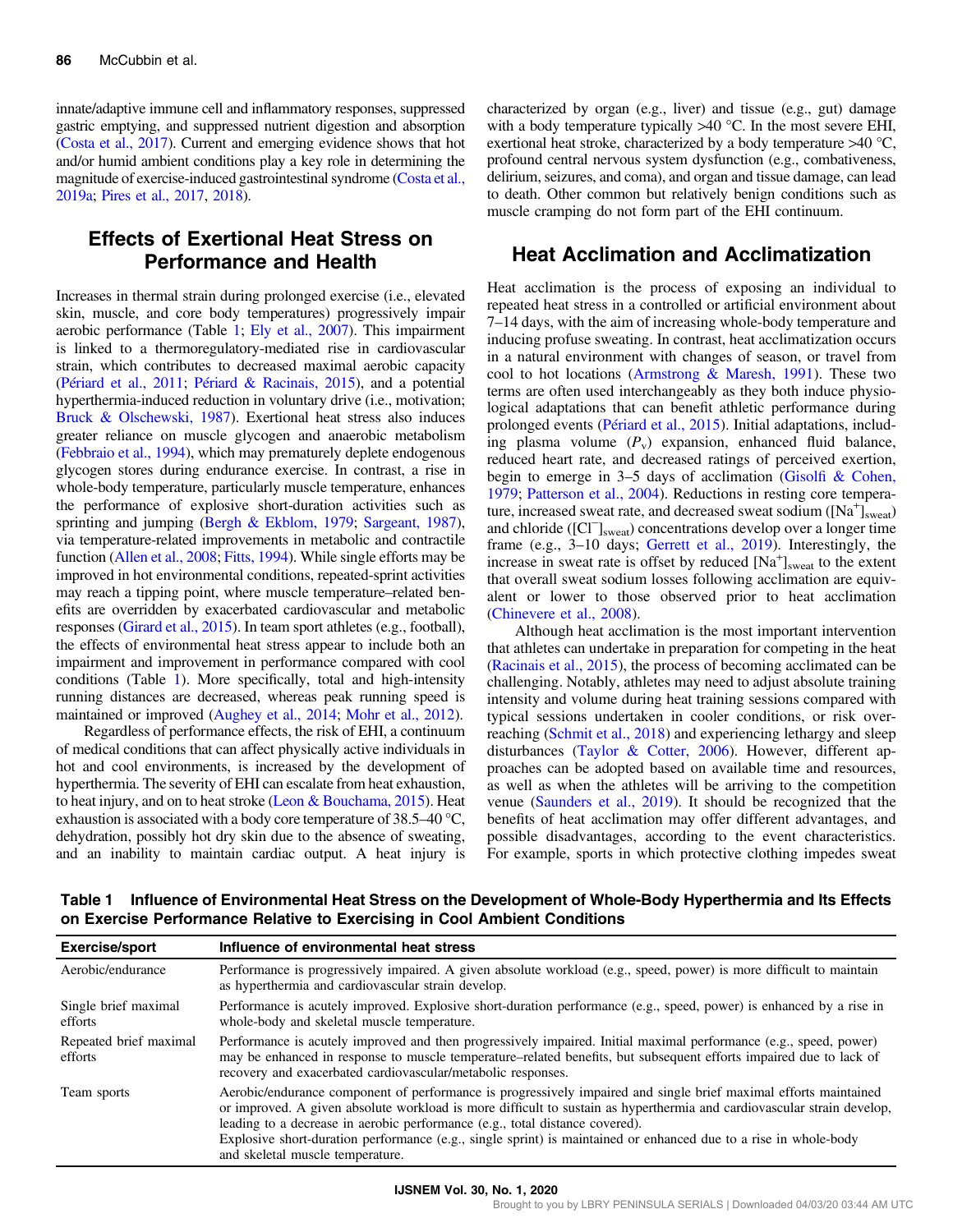evaporation (e.g., motor racing) will not benefit from earlier and amplified sweat rates (Taylor & Cotter, 2006); nevertheless, reductions in resting core temperature and thermal perception, along with expanded  $P_v$ , may still be valuable.

## Fluid and Electrolyte Balance During Exertional Heat Stress and Acclimation

The redistribution of blood flow and thermoregulatory sweating in response to exertional heat stress result in significant changes in body water and electrolyte balance (Sawka et al., 2007). Unreplaced sweat losses reduce total body water (TBW) and  $P_v$ , resulting in reduced cutaneous blood flow, increased core temperature, greater cardiovascular strain (i.e., increased heart rate and reduced cardiac output), and increased risk of exercise-induced gastrointestinal syndrome for the same exercise task (Costa et al., 2019b; Trangmar & González-Alonso, 2017). Thermoregulatory sweat also contains several solutes including Na<sup>+</sup> and Cl<sup>−</sup> , the only two electrolytes whose excretion is known to be physiologically regulated (Bovell, 2015). Whole-body [Na<sup>+</sup>]<sub>sweat</sub> varies considerably (11-87 mmol/L), which combined with an equally variable sweat rate (typical range  $150-3,500$  ml/hr), produces large interindividual differences in  $Na<sup>+</sup>$  losses during exercise (∼50 to 3,500 mg/hr; Barnes et al., 2019). There is also substantial intraindividual variation in sweat  $Na<sup>+</sup>$  losses, with exercise intensity (Holmes et al., 2016), hydration status (Morgan et al., 2004), airflow (Saunders et al., 2005), habitual  $Na<sup>+</sup>$  intake (McCubbin et al., 2019a), and heat acclimation status (Chinevere et al., 2008), influencing the response. Such factors, however, explain less than 20% of the variation in sweat  $Na<sup>+</sup>$  losses between athletes (Baker et al., 2016).

Fluid and  $Na<sup>+</sup>$  replacement during exertional heat stress has differing effects on TBW,  $P_v$ , plasma osmolality ( $P_{\text{Osm}}$ ), and plasma  $Na<sup>+</sup>$  concentration ([Na<sup>+</sup>]<sub>plasma</sub>), depending on both their absolute and relative quantities compared with sweat losses. Consuming  $Na<sup>+</sup>$ during exercise can result in greater  $P<sub>v</sub>$  retention than water alone, via increased ad libitum fluid intake subsequent to increased osmotic thirst drive (Hoffman et al., 2019), reduced diuresis, and/or movement of fluid from the intracellular to extracellular space (Sanders et al., 2001). However, the influence on  $[Na^+]_{\text{plasma}}$  is minor (Hew-Butler et al., 2015). Athletes often consume  $Na<sup>+</sup>$  during exercise in the belief that it can prevent or treat some scenarios of exercise-associated muscle cramping (McCubbin et al., 2019b). Although evidence from observational studies is somewhat equivocal (Bergeron, 2003; Schwellnus,  $2009$ ), recent publications suggest that  $Na<sup>+</sup>$  intake may play a role in altering the frequency threshold in an electrically induced cramping model (Earp et al., 2019; Lau et al., 2019), which warrants further investigation. Finally, specific commentary on the practice of  $Na<sup>+</sup>$  replacement to prevent the development of hyponatremia during prolonged events (McCubbin et al., 2019b) recognizes that although hypovolemic hyponatremia (low [Na<sup>+</sup>]<sub>plasma</sub> in concert with hypohydration) does occur in scenarios of prolonged exercise in hot conditions, the most common cause of exercise-associated hyponatremia is excessive fluid intake (Hew-Butler et al., 2015).

## Hydration and Electrolyte Status Assessment

Hydration status can be defined in multiple ways, including absolute values and changes in TBW,  $P_v$ ,  $P_{\text{Osm}}$ , and  $[\text{Na}^+]_{\text{plasma}}$ . No single marker is considered definitive, as changes in fluid balance alter TBW, as well as shifts between intracellular and extracellular fluid compartments (Armstrong, 2007). Methods to assess hydration status are summarized in Table 2. Absolute hydration status is difficult to measure outside laboratory settings and is instead inferred from urinary markers (e.g., urine color, osmolality, or specific gravity); daily variation in body mass (BM); thirst; or ideally a combination of these (Armstrong, 2007). Urinary markers reflect recent homeostatic processes to maintain euhydration and are not a direct assessment of hydration status itself. Therefore, urinary markers are likely to reflect hydration status only when well rested, with waking urine samples considered most valid for this purpose (Armstrong, 2007). Bioelectric impedance analysis is increasingly used to estimate TBW and with some models, extracellular fluid. However, this should only be considered adequate when validated against reference methods and under the same conditions in which validation took place.

Changes in TBW during exercise, including rates of sweat losses, are mostly frequently determined via differences in BM. Calculations of sweat rate should be corrected for food consumption and urinary/fecal losses where relevant (Sawka et al., 2007). BM changes during ultra-endurance exercise (>4 hr) are likely to overestimate reductions in TBW, and adjustments for substrate oxidation, metabolic water production, glycogen depletion, and respiratory water losses may be necessary (Cheuvront & Kenefick, 2017; Maughan et al., 2007). Electrolyte losses can be determined from sweat sampling during exercise with the electrolyte of interest measured using appropriate techniques, including some validated for use in field settings (Baker et al., 2014). Methodological considerations for assessing sweat composition are beyond the scope of this statement; readers are directed to a recent comprehensive review on the subject (Baker, 2017). However, it should be highlighted that sweat collection from local sites does not represent whole-body fluid or  $Na<sup>+</sup>$  losses, and corrections should be made to reflect whole-body responses (Baker et al., 2018).

## Strategies for Fluid and Electrolyte Intake Before, During, and After Exercise

Fluid and electrolyte intake strategies before, during, and after exercise must be practical and achievable, considering factors such as the mode, duration and intensity of exercise, event rules, and availability/accessibility of fluids, as well as athlete preferences and gastrointestinal tolerance. These factors will also determine whether athletes should emphasize fluid and electrolyte intake before or during exercise to optimize health and performance.

#### Preexercise Fluid and Electrolyte Intake

In general, athletes who are exposed to hot conditions in the days preceding competition should monitor hydration status and adjust drinking habits accordingly to ensure they commence exercise in a euhydrated state (Racinais et al., 2015). Exceptions to this include athletes in sports unaffected by hypohydration, in which a slightly lower BM may be useful (e.g., jumpers). The volume and type of fluids included in immediate (e.g., 1–2 hr pre-event) hydration strategies should be based on current hydration status, the anticipated substrate requirements, and fluid balance challenges during exercise. Ideally, such practices should be well-rehearsed and able to accommodate individual needs and gastrointestinal tolerance. When a significant mismatch between sweat losses and opportunities for fluid intake during exercise is anticipated, pre-event hyperhydration may be useful in reducing the net fluid deficit and its impact on performance.

The co-ingestion of an osmotically active agent can assist with the retention of a pre-event fluid bolus. Acute  $Na<sup>+</sup>$  loading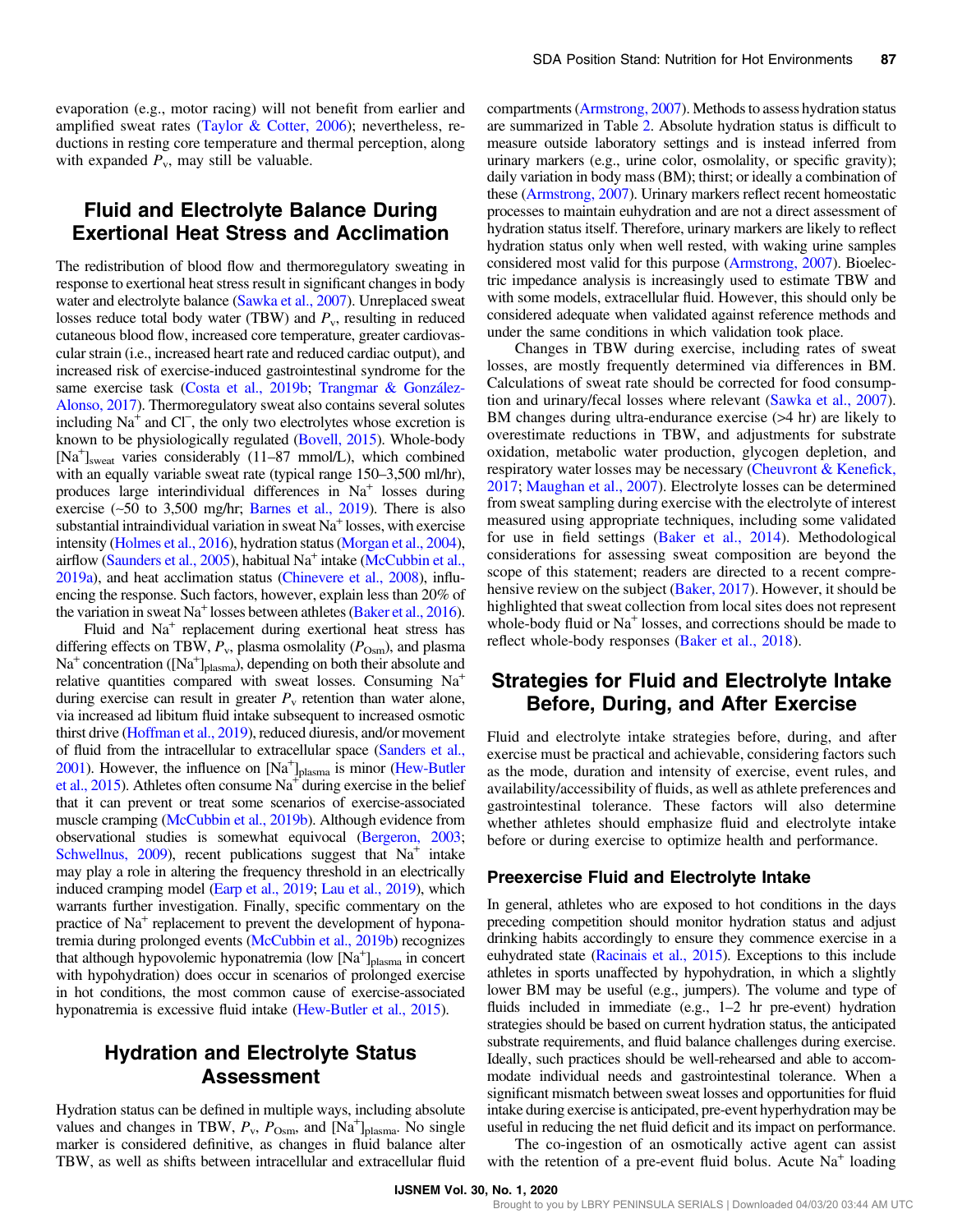| Parameter                                    | Assessment technique/s                                                          | Technique advantages                                                                                        | Technique disadvantages                                                                                                                                                                                                                                                                                                                        |
|----------------------------------------------|---------------------------------------------------------------------------------|-------------------------------------------------------------------------------------------------------------|------------------------------------------------------------------------------------------------------------------------------------------------------------------------------------------------------------------------------------------------------------------------------------------------------------------------------------------------|
| Total body water                             |                                                                                 |                                                                                                             |                                                                                                                                                                                                                                                                                                                                                |
| quantification<br>Absolute                   | Deuterium oxide dilution <sup>a</sup>                                           | Accuracy and reliability                                                                                    | Resources required (cost, equipment, and expertise) and long<br>equilibration time (several hours) requiring rest                                                                                                                                                                                                                              |
|                                              | Bioelectric impedance analysis                                                  | Noninvasive and some models validated against<br>reference method                                           | variability between models, and not valid when recent shifts in fluid<br>Equipment cost, some level of expertise required to operate, high<br>compartments have occurred (e.g., postexercise)                                                                                                                                                  |
|                                              | Body mass                                                                       | Can be completed independently by athletes<br>and low cost                                                  | Fluctuations can occur from differences in GI tract and bladder<br>contents, and energy substrate stores                                                                                                                                                                                                                                       |
|                                              | Perceived thirst                                                                | Can be completed independently by athletes<br>and low cost                                                  | Thirst may not be a reliable indicator at rest in some populations<br>(e.g., younger or older athletes, side effect of some medications)                                                                                                                                                                                                       |
|                                              | Urine color                                                                     | Can be completed independently by athletes<br>and low cost                                                  | recent large changes in fluid balance, or with intake of water-soluble<br>Indirect measure, may not be reliable if not well rested and after<br>vitamin supplements                                                                                                                                                                            |
|                                              | Urine specific gravity                                                          | Simple for practitioners to operate provides<br>quantitative result                                         | Equipment cost, some level of expertise required to operate, indirect<br>measure, may not be reliable if not well rested, and after recent large<br>changes in fluid balance                                                                                                                                                                   |
|                                              | Urine osmolality                                                                | Simple for practitioners to operate and provides<br>quantitative result                                     | Equipment cost, some level of expertise required to operate, indirect<br>measure, may not be reliable if not well rested, and after recent large<br>changes in fluid balance                                                                                                                                                                   |
|                                              | Weight, urine color, and thirst combined<br>(Armstrong, 2007).                  | lore reliable than single parameters alone. Can be<br>completed independently by athletes and low cost<br>Σ | Cannot quantitatively provide feedback to athletes on total body<br>water/hydration status                                                                                                                                                                                                                                                     |
| Change over time                             | Fluid balance assessment/change in<br>body mass                                 | Can be completed independently by athletes and low<br>cost                                                  | Can be confounded by food intake and fecal losses, and misinter-<br>timate total body water losses in ultra-endurance $($ >4 hr) exercise,<br>preted if athlete commences exercise hyperhydrated. Can overes-<br>production, glycogen depletion, and respiratory water losses<br>requiring correction for substrate oxidation, metabolic water |
| Intra/extracellular fluid                    | Sodium bromide dilution <sup>a</sup>                                            | Accuracy and reliability                                                                                    | Resources required (cost, equipment, and expertise) and long<br>equilibration time (several hours) requiring rest                                                                                                                                                                                                                              |
|                                              | Bioelectric impedance analysis                                                  | Noninvasive and some models validated against<br>reference method                                           | variability between models, and not valid when recent shifts in fluid<br>Equipment cost, some level of expertise required to operate, high<br>compartments have occurred (e.g., postexercise)                                                                                                                                                  |
| Plasma volume                                | Evans blue dye <sup>a</sup>                                                     | Accuracy and reliability                                                                                    | Invasive and resources required (cost, equipment, and expertise)                                                                                                                                                                                                                                                                               |
| quantification<br>Absolute                   | Estimate from previously published data<br>(Malczewska-Lenczowska et al., 2013) | Noninvasive, low cost, and no equipment required                                                            | Estimate rather than measurement, only valid within the population<br>studied                                                                                                                                                                                                                                                                  |
| Change over time                             | Relative changes in hemoglobin and<br>hematocrit                                | Can perform analysis quickly on portable machines<br>and using whole blood                                  | Blood sample and resources required (cost, equipment,<br>and expertise)                                                                                                                                                                                                                                                                        |
| Plasma osmolality                            | Freeze point osmometry <sup>a</sup>                                             | Direct measure and can perform analysis quickly<br>on compact equipment                                     | equipment,<br>Blood sample and resources required (cost,<br>and expertise)                                                                                                                                                                                                                                                                     |
| Plasma sodium<br>concentration               | Ion-selective electrode <sup>a</sup>                                            | Direct measure and common clinical laboratory<br>measure                                                    | Blood sample and resources required (cost, equipment,<br>and expertise)                                                                                                                                                                                                                                                                        |
| <sup>a</sup> Reference method of assessment. |                                                                                 |                                                                                                             |                                                                                                                                                                                                                                                                                                                                                |

Table 2 Hydration Status Assessment Techniques, in Both Laboratory and Field Settings Table 2 Hydration Status Assessment Techniques, in Both Laboratory and Field Settings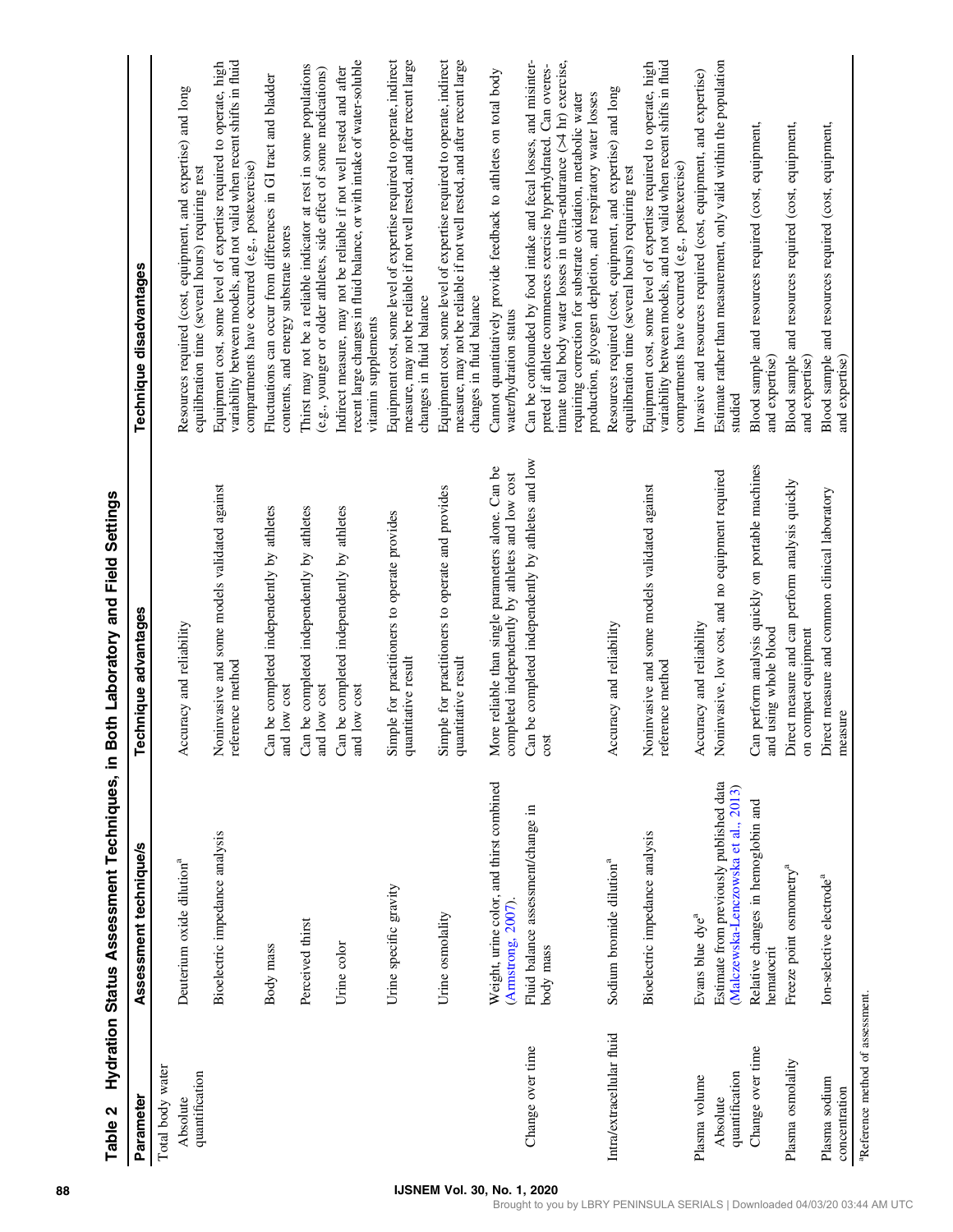$(20-40 \text{ mg/kg BM}, \text{ with } 10 \text{ ml/kg BM fluid})$  1–2 hr prior to exercise can expand  $P_v$  and improve thermoregulation during constant workload exercise in the heat (Hamouti et al., 2014; Sims et al., 2007a, 2007b) and is equally or more effective than Na<sup>+</sup> loading over an extended period (McCubbin et al., 2019a). Glycerol, a three-carbon alcohol, is another effective osmolyte that enhances fluid retention and results in expansion of  $P_v$  and a reduction in urine output. Glycerol was removed from the World Anti-Doping Agency Prohibited List in January 2018 and can now be used for hyperhydration and postexercise rehydration strategies. Studies in endurance athletes support ingestion of 1.2–1.4 g/kg fatfree mass (FFM) glycerol in the 90- to 180-min pre-event, in conjunction with ∼25 ml/kg FFM fluid (Goulet et al., 2018; van Rosendal et al., 2010). The combination of glycerol (1.4 g/kg FFM) and sodium (3.0 g/L) in ∼25 ml/kg FFM water may be more effective than either osmolyte alone (Goulet et al., 2018), and such protocols can achieve an additional fluid retention of ~1,300 ml for a 70-kg athlete (Goulet et al., 2018), for up to 4-hr postingestion (Montner et al., 1996; Wingo et al., 2004). The translation into a performance benefit is unclear (Goulet et al., 2007) and may be dependent on ambient conditions and the characteristics of the exercise bout. All protocols should be practiced to determine their effectiveness and potential side effects including gastrointestinal discomfort and headaches.

#### Fluid and Electrolyte Intake During Exercise

Opportunities to drink during exercise are often contingent on practicality and/or regulations associated with specific sports/ events. The benefits of fluid consumption during exercise continue to be debated, with contention surrounding the level at which dehydration begins to impair performance and how fluid replacement should occur. Numerous laboratory-based studies suggest that fluid deficits  $\geq 2\%$  BM are associated with the initiation of impaired exercise performance in hot and/or humid ambient conditions (Adams et al., 2018; Cheuvront et al., 2007; James et al., 2017; Kenefick et al., 2010). However, these studies generally compare protocols involving complete fluid replacement to those where no or minimal fluid is provided and therefore cannot establish a dose–response relationship with regard to optimizing performance. While both ad libitum drinking and planned fluid intake (of a volume greater than ad libitum) improve endurance performance compared with no fluid ingestion (Holland et al., 2017), a recent meta-analysis of exertional heat stress >1-hr duration concluded that planned fluid intake did not further improve performance beyond that of ad libitum drinking, even with BM losses up to 3.1% in the ad libitum condition (compared with <0.5% with planned drinking), and with exercise intensities up to 90% of maximum heart rate (Goulet & Hoffman, 2019). However, the divergence in total fluid intake between planned and ad libitum drinking may increase with exercise duration, particularly under heat stress, and where opportunities to access and ingest fluid during real-life sporting events are more limited than those encountered in laboratory studies. Therefore, individualized fluid replacement plans—informed by prior assessment of fluid balance, perceived thirst, gastrointestinal tolerance, and performance metrics in similar situations, and adjusted according to real-time assessment—can address both the practicality and value of fluid intake during a competitive event.

Fluid choices during exercise should consider substrate requirements, electrolyte content, palatability, and access. Despite previous concern about delayed gastric emptying associated with the addition of solutes to an exercise beverage, carbohydrate-containing drinks

can be formulated to minimize this issue (Jeukendrup & Moseley, 2010); this may address the higher rates of carbohydrate utilization during exercise in the heat (Stellingwerff & Cox, 2014). Cooler beverages (<22 °C) tend to increase fluid palatability and voluntary consumption during exercise (Burdon et al., 2012), while planned consumption of cold  $(\leq 10 \degree C)$  or iced beverages may convey additional perceptual or performance benefits when exercise is undertaken in hot ambient conditions (Burdon et al., 2010a; Lee et al., 2008). Sodium replacement during prolonged exertional heat stress has been less rigorously studied, preventing conclusions about the value of quantifying or replacing sweat  $Na<sup>+</sup>$  losses to address issues of cramp prevention or optimal performance (McCubbin & Costa, 2018). Nevertheless, individualized protocols for electrolyte replacement may offer some benefit for specific scenarios until further research can offer a more evidence-based approach. It is noted again that exercise-associated hyponatremia is mostly associated with excessive intake of fluid rather than  $Na<sup>+</sup>$  loss, and its outcomes, secondary to excess fluid osmotically driven into the intracellular pool, including the brain, can be fatal (Hew-Butler et al., 2015). This can be prevented by simply ensuring that fluid intake during exercise does not exceed losses, and it should be noted that ad libitum drinking and drinking to thirst does not necessarily guarantee this (Hew-Butler et al., 2015).

#### Postexercise Fluid and Electrolyte Intake

When rapid reversal of moderate–severe fluid deficits is desired postexercise, it may be necessary to drink a volume up to 150% of the net deficit to account for ongoing fluid losses during the hours of fluid re-equilibration (Sawka et al., 2007). However, the postexercise environment (i.e., food/beverage access), immediate requirements for other recovery purposes (e.g., refueling and adaptation) and overall body composition goals are important contextual considerations. Drinking large volumes of fluid can be challenging in the short term, especially if the athlete has experienced significant thermoregulatory strain or impairment of gastrointestinal integrity/ function during exercise (Russo et al., 2019).

The consumption of nutrients within a rehydration fluid, or in food consumed at the same time, can assist with fluid retention/ minimization of urine losses. Sweat  $Na<sup>+</sup>$  losses during exercise are accompanied by significant renal  $Na<sup>+</sup>$  conservation in the postexercise period (Lichton, 1957), making complete replacement of sweat  $Na<sup>+</sup>$  losses unnecessary. However, the consumption of  $Na<sup>+</sup>$  in rehydration strategies supports less disturbance to  $P_{\text{Osm}}$  as  $P_{\text{v}}$  is being restored, maintaining the secretion of vasopressin and minimizing subsequent urine production (Evans et al., 2017). The presence of carbohydrate and/or protein is also helpful because the delayed absorption characteristics of such fluids (e.g., milkbased beverages) also reduce  $P_{\text{Osm}}$  changes; this has been incorporated into a beverage hydration index (Maughan et al., 2016). However, it is important to recognize that consuming any beverage makes a contribution to total fluid intake and advice to avoid specific beverages (e.g., caffeinated options) may result in lower total fluid intake when these drinks are otherwise part of normal dietary practices (Maughan et al., 2016).

The simultaneous consumption of food is likely to facilitate postexercise rehydration (Campagnolo et al., 2017). When combined with voluntary food intake, the choice of postexercise beverage does not appear to influence restoration of hydration status (Campagnolo et al., 2017; McCartney et al., 2018, 2019), but in the case of energy-containing fluids (e.g., sports drinks and milkbased drinks), it may lead to a greater energy consumption than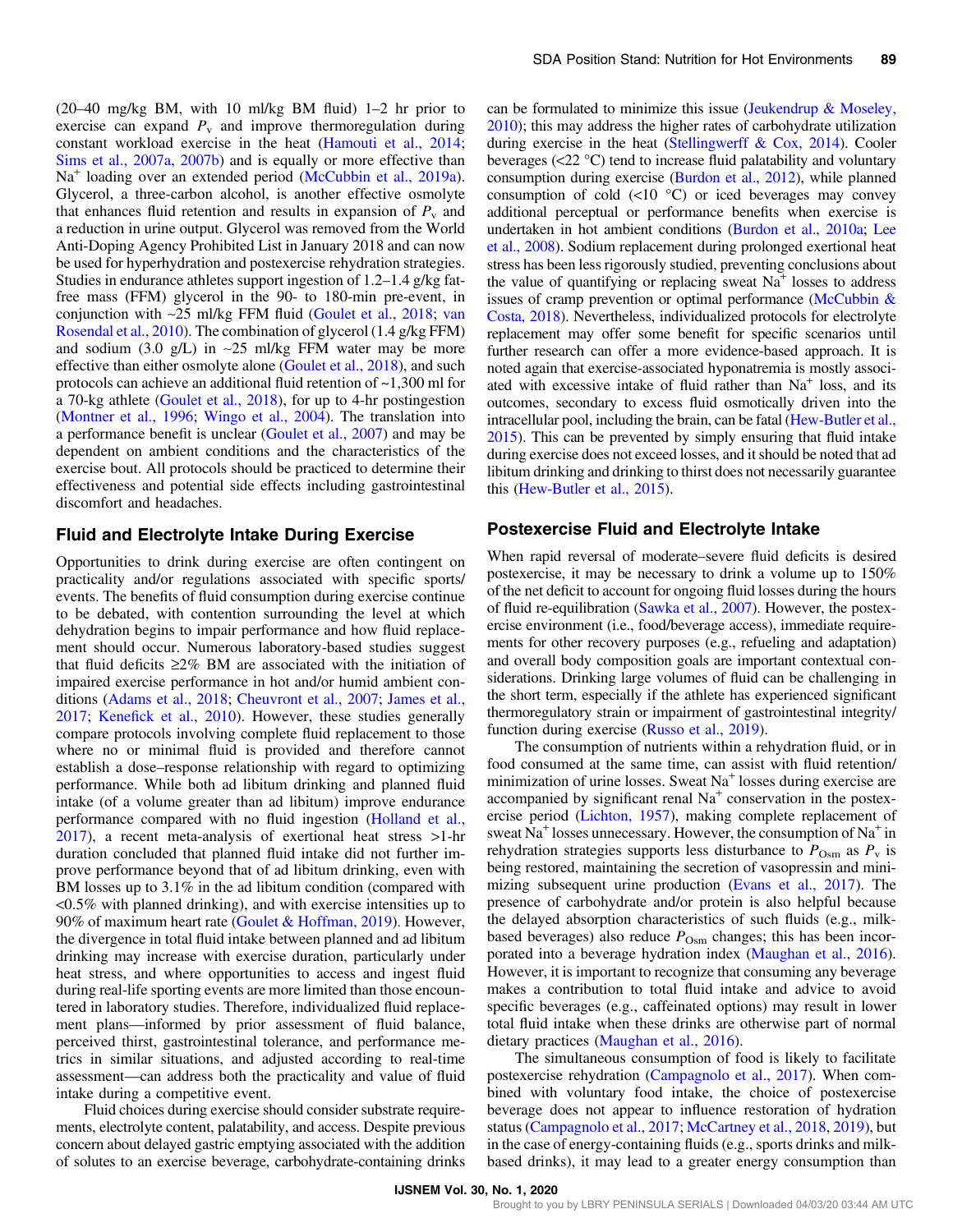when water is consumed. Therefore, fluid and food intake during recovery should be considered in terms of overall nutrition goals.

## Nutritional Pre- and Per-Cooling Strategies During Exercise

Preparing athletes to safely exercise in uncompensable heat can be addressed by cooling both before (i.e., pre-cooling) and during (i.e., per-cooling) the activity. Different strategies can provide acute relief from the thermal stress posed by training or competing in the heat (Ross et al., 2013). Ingestion of cold/icy drinks (or internal cooling strategies) also provides opportunities to simultaneously address other exercise goals, such as maintaining fluid balance (Sawka et al., 2007), providing nutrient support (Wendt et al., 2007), defending the integrity of the gastrointestinal tract (Snipe et al., 2018), and alleviating thermal discomfort (Stevens et al., 2017a, 2017b). Internal cooling is highly practical and can be implemented separately or in addition to externally applied strategies (e.g., ice baths, ice jackets) to benefit from the potentiating effects of the combination of cooling techniques (Hasegawa et al., 2006) immediately before exercise. Further discussion of external and combined cooling techniques can be found in existing comprehensive reviews (Ross et al., 2013; Stevens et al., 2017b). It is important to recognize that effective strategies are also required to fit within the rules and schedules of competition and be practical to implement.

As ice is a more powerful cooling agent due to the thermal energy required to phase change a solid into liquid (Jay & Morris, 2018; Ross et al., 2013), ice-slurry beverages allow for a greater heat storage capacity and level of thermal comfort than a similar volume of ingested fluid (Ihsan et al., 2010; Siegel et al., 2010; Siegel et al., 2011). Adding glycerol and other solutes (e.g., carbohydrate and/or electrolytes) lowers the freezing point, allowing the formation of a supercooled crystalline liquid served at subzero temperatures. While improving consistency so that the frozen beverage can be readily ingested using a straw, a practical limitation may involve the discomfort associated with subsequent brain freeze (i.e., sphenopalatine ganglioneuralgia).

Preexercise ingestion of cold (Burdon et al., 2010b; Lee et al., 2008) and ice-slurry (Burdon et al., 2013; Dugas, 2011; Siegel et al., 2012) beverages may be effective in cooling athletes during exercise in hot, humid, and still environments. However, this may not be the case in warm, dry, and windy environments, where evaporative heat loss potential is greater; this is due to a reduction in sweating that occurs when consuming cold beverages following the stimulation of abdominal thermoreceptors (Jay & Morris, 2018). Nevertheless, performance advantages may still be seen in response to a perceptual benefit. Although the value of creating a larger heat sink by internal cooling alone may be modest in comparison with the thermal challenges of the event (i.e., exogenous and endogenous heat stress), there is strong evidence for oral temperature–sensitive regions of the brain being activated when cold fluid is placed in the mouth (Guest et al., 2007), enhancing the perception of thermal comfort.

## Other Nutritional Strategies to Enhance Thermal Comfort

Another nutrition strategy that alters thermal sensation is the use of L(-) menthol. Menthol is a cyclic terpene alcohol found in mint leaves, which activates oropharyngeal cold receptors and increases the threshold temperature for their activation, creating a feeling of coolness (McKemy et al., 2002; Peier et al., 2002). Menthol can be applied externally to skin or clothing as a gel or spray, but the most effective method is oral ingestion in the form of mouth rinse or an aromatized beverage (Stevens & Best, 2016). The cooling effect of menthol has the potential to improve performance in hot and/or humid conditions, with observations of enhanced exercise capacity following mouth rinsing with a liquid menthol solution during exercise (Mündel & Jones, 2010). The beneficial effect of menthol can be further enhanced by administering menthol at cold (∼3 °C) temperatures (Trong et al., 2015) or in the form of an ice slurry (Riera et al., 2014; Trong et al., 2015). Indeed, performance was enhanced by the combination of thermal and sensory cooling achieved by ingesting a menthol-slushie before and during a 20-km cycling time trial (Riera et al., 2014). It is recommended that athletes experiment to determine the concentration and amount of ingested menthol solution that is tolerable and beneficial. The suggested preparation involves the addition of 0.1–0.5 g of crushed menthol crystals (dissolved in alcohol) to 1 L of water or the use of a commercial premixed menthol/alcohol solution (Stevens & Best, 2016). Light green or blue menthol solutions appear to illicit the most positive response, potentially due to their subjective qualities and association with coolness (Best et al., 2018). Extreme caution should be taken if preparing menthol solutions from basic ingredients for oral ingestion. Given the small quantity of menthol required and potential for toxicity if not prepared correctly (e.g., burning, irritation, pain, and potential fatality in large quantities; Kumar et al., 2016), it is suggested that practitioners, coaches, and athletes utilize commercially available products wherever possible.

## Practical Implementation of Nutrition Plans for the Heat

The ability of athletes, coaches, and support staff to implement nutrition and hydration strategies to optimize health and performance in hot environments is frequently compromised by specific physiological, cultural, and practical challenges unique to particular sports or athlete subgroups. The following section describes these challenges in a variety of sports settings, with practical recommendations summarized in Table 3.

#### Team Sports

Training and competition for team sports are undertaken in varying seasonal and geographical locations, requiring the development of population- and environment-specific plans to address these challenges. Indeed, team sports present unique challenges because the thermal strain between players (e.g., different positions) can differ significantly and vary based on match location. Nevertheless, team sports may offer some useful characteristics for heat management in the form of player rotations and routine breaks within the game. The intermittent nature of many team sports offers some respite from the heat-generation aspects of exercise, while also providing good opportunities to implement strategies for thermal strain management and nutrition goals. Some team sports have rules that impede access to fluid during lengthy competition periods (e.g., original Fédération Internationale de Football Association rules limit fluid intake to the break between 45-min halves). When team sports are played in hot environmental conditions, local authorities or match officials should have the opportunity and understanding to implement specific rules or conditions that are better suited to the environment (e.g., Fédération Internationale de Football Association updated the Heat Policy with additional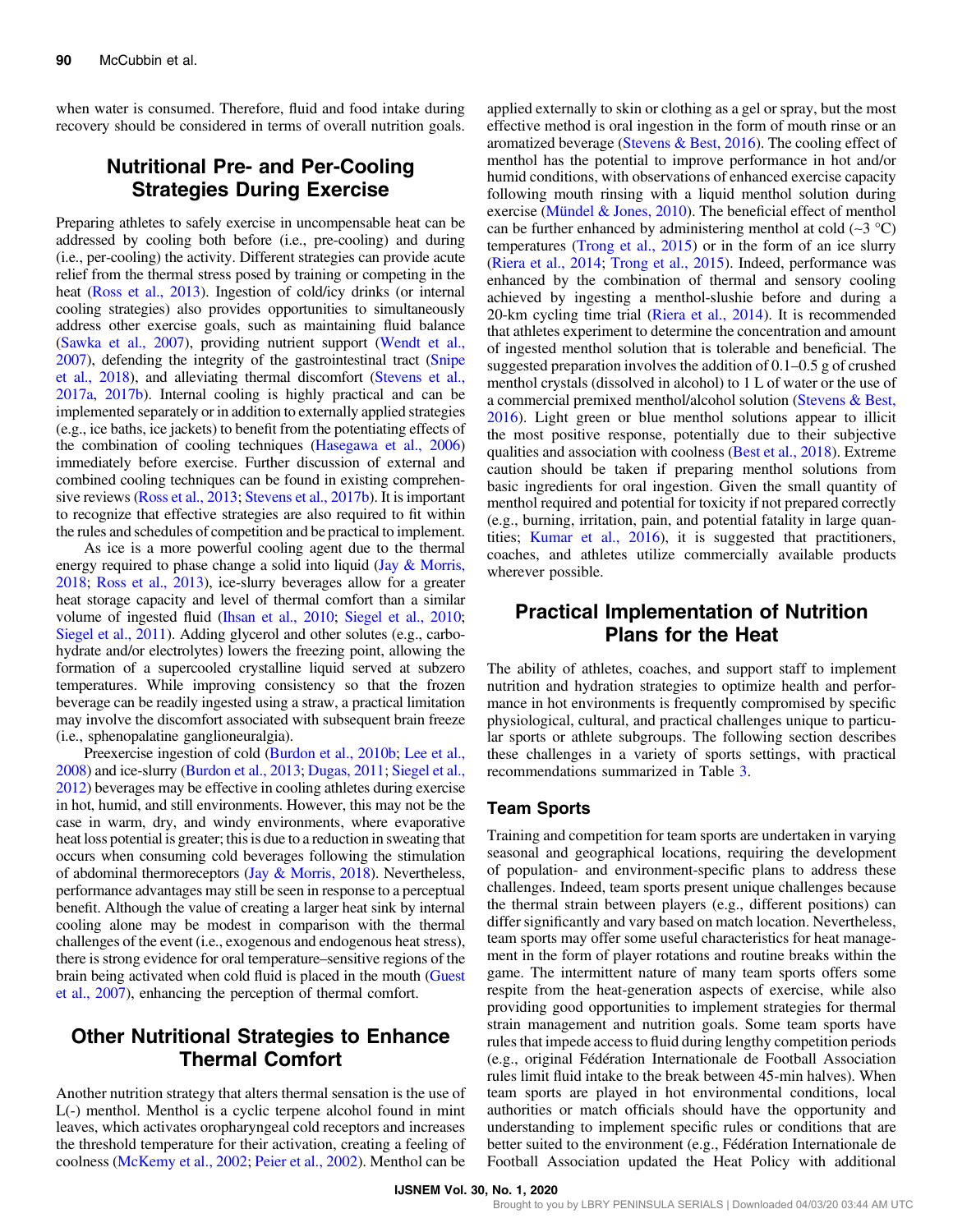| for Their Management                       |                                                                                                                                                                                                                                                                                                                                                                                                    |                                                                                                                                                                                                                                                                                                                                                                                                                                                                                            |
|--------------------------------------------|----------------------------------------------------------------------------------------------------------------------------------------------------------------------------------------------------------------------------------------------------------------------------------------------------------------------------------------------------------------------------------------------------|--------------------------------------------------------------------------------------------------------------------------------------------------------------------------------------------------------------------------------------------------------------------------------------------------------------------------------------------------------------------------------------------------------------------------------------------------------------------------------------------|
| Area of practice                           | Physiological, cultural, or practical challenge                                                                                                                                                                                                                                                                                                                                                    | Recommendations                                                                                                                                                                                                                                                                                                                                                                                                                                                                            |
| Team sports                                | thermoregulatory function, and personal preferences for food and fluid<br>Large variation between teammates in fluid and electrolyte losses,<br>intake strategies.                                                                                                                                                                                                                                 | appropriately used urinary hydration markers) prior to and during competition to ensure<br>Monitor hydration status and fluid intake behaviors (e.g., fluid balance assessment,<br>appropriate hydration plans have been developed for individual team members                                                                                                                                                                                                                             |
|                                            | Diverse ambient conditions encountered and reduced ability for evaporative<br>equipment.<br>cooling in some sports due to protective clothing and                                                                                                                                                                                                                                                  | Implement nutrition-related cooling strategies (e.g., ice-slurry ingestion) and trialing novel heat<br>management strategies (e.g., hyperhydration, menthol mouth rinse/ingestion) may be included<br>in the broader plan.                                                                                                                                                                                                                                                                 |
|                                            | Availability of cold food and fluids in appropriate quantities for athletes during<br>training and competition.                                                                                                                                                                                                                                                                                    | Ensure that team support staff and coaches provide ready access to appropriate nutrition-related<br>heat management strategies during competition and training sessions.                                                                                                                                                                                                                                                                                                                   |
|                                            | Limited opportunities to consume food and fluids during team sports competition<br>due to the rules/regulations of the sport.                                                                                                                                                                                                                                                                      | This includes ensuring that team support staff and coaches are aware of, and prepared for, such<br>Ensure that sport-specific heat policies around additional cooling/drinks breaks are followed.<br>additional opportunities and adjust food and fluid availability to suit.                                                                                                                                                                                                              |
|                                            | demands of many team<br>Risk of exertional heat illness due to the high-intensity<br>sports, when performed in hot ambient conditions.                                                                                                                                                                                                                                                             | Train team support staff and coaches to recognize the signs of heat illness in athletes and act<br>accordingly to mitigate the risk of exertional heat illness.                                                                                                                                                                                                                                                                                                                            |
| ultra-endurance<br>Endurance and<br>sports | Potential for large accumulated fluid and electrolyte deficits during prolonged<br>d potential fluid shifts<br>endurance exercise, resulting in reductions in TBW an<br>between compartments.                                                                                                                                                                                                      | thermally challenging event to monitor sweat losses, current fluid intake practices, perceived<br>thirst and exertion, thermal comfort and management, gastrointestinal tolerance, and perfor-<br>Undertake fluid and electrolyte balance assessment during training sessions that mimic a                                                                                                                                                                                                 |
|                                            |                                                                                                                                                                                                                                                                                                                                                                                                    | Individualize fluid intake practices in terms of the amount, frequency, and type of drinks,<br>accounting for potential variations in ambient conditions, exercise intensity, and heat<br>acclimation status.<br>mance metrics.                                                                                                                                                                                                                                                            |
|                                            | Potential for significant variation in ambient conditions throughout endurance<br>events, with subsequent changes over time in whole-body temperature,<br>thermoregulatory responses, and fluid and electrolyte balance.                                                                                                                                                                           | Plan for flexibility in fluid and electrolyte intake strategies, ensuring access to sufficient fluid for<br>upper estimates of fluid and electrolyte needs, but adjusting to prevent overhydration if exercise<br>intensity or ambient temperature is lower than expected. In many cases, ad libitum fluid intake<br>will be adequate to achieve this; however, the suitability of this approach for each individual<br>should be evaluated using an appropriate fluid balance assessment. |
|                                            | acerbated in hot ambient<br>Gastrointestinal tolerance of food and fluid may limit voluntary fluid intake, and<br>increasing disturbance to<br>the maintenance of euhydration. This may be further ex<br>conditions due to both increased fluid requirements and<br>gastrointestinal function.                                                                                                     | competition intensity, with the goal of increasing fluid intake toward that required for the<br>Practice fluid intake strategies (i.e., volume and composition) during training that mimics<br>maintenance of euhydration.                                                                                                                                                                                                                                                                 |
|                                            | to access fluid in some<br>Competition-specific logistics may limit opportunities<br>events.                                                                                                                                                                                                                                                                                                       | Plan ahead to understand the opportunities to access fluid during each specific event, adjust<br>athlete plans to obtain and carry fluids accordingly, and practice these in training.                                                                                                                                                                                                                                                                                                     |
|                                            | sympathetic drive that results from prolonged exertional heat stress. This may be<br>further exacerbated by feedback from unabsorbed food components that reduce<br>Risk of experiencing gastrointestinal symptoms, or structural and functional<br>impairment, due to prolonged splanchnic hypoperfusion, and/or increased<br>tract.<br>gastrointestinal motility further up the gastrointestinal | Provide consistent macronutrient intake throughout exercise (existing literature has used 45 g/hr<br>of carbohydrate in small, evenly distributed boluses) to prevent significant intestinal injury,<br>Ensure euhydration during exercise to prevent large $P_{\rm v}$ losses, which may exacerbate<br>possibly by attenuating gastrointestinal hypoperfusion.<br>splanchnic hypoperfusion.                                                                                               |
|                                            |                                                                                                                                                                                                                                                                                                                                                                                                    | Consider pre- and per-cooling strategies to attenuate the rise in core body temperature, which<br>Undertake short-term restriction of dietary fermentable oligo-, di-, mono-saccharidesand polyol<br>sources 24 hr before and during exertional heat stress to reduce the severity of gastrointestinal<br>increases sympathetic drive.                                                                                                                                                     |
|                                            |                                                                                                                                                                                                                                                                                                                                                                                                    | Plan carbohydrate intake strategies that are not entirely dependent on ad libitum fluid intake,<br>which may result significant under- or overfueling if fluid intake varies from what<br>was anticipated.<br>symptoms.                                                                                                                                                                                                                                                                    |
|                                            |                                                                                                                                                                                                                                                                                                                                                                                                    | (continued)                                                                                                                                                                                                                                                                                                                                                                                                                                                                                |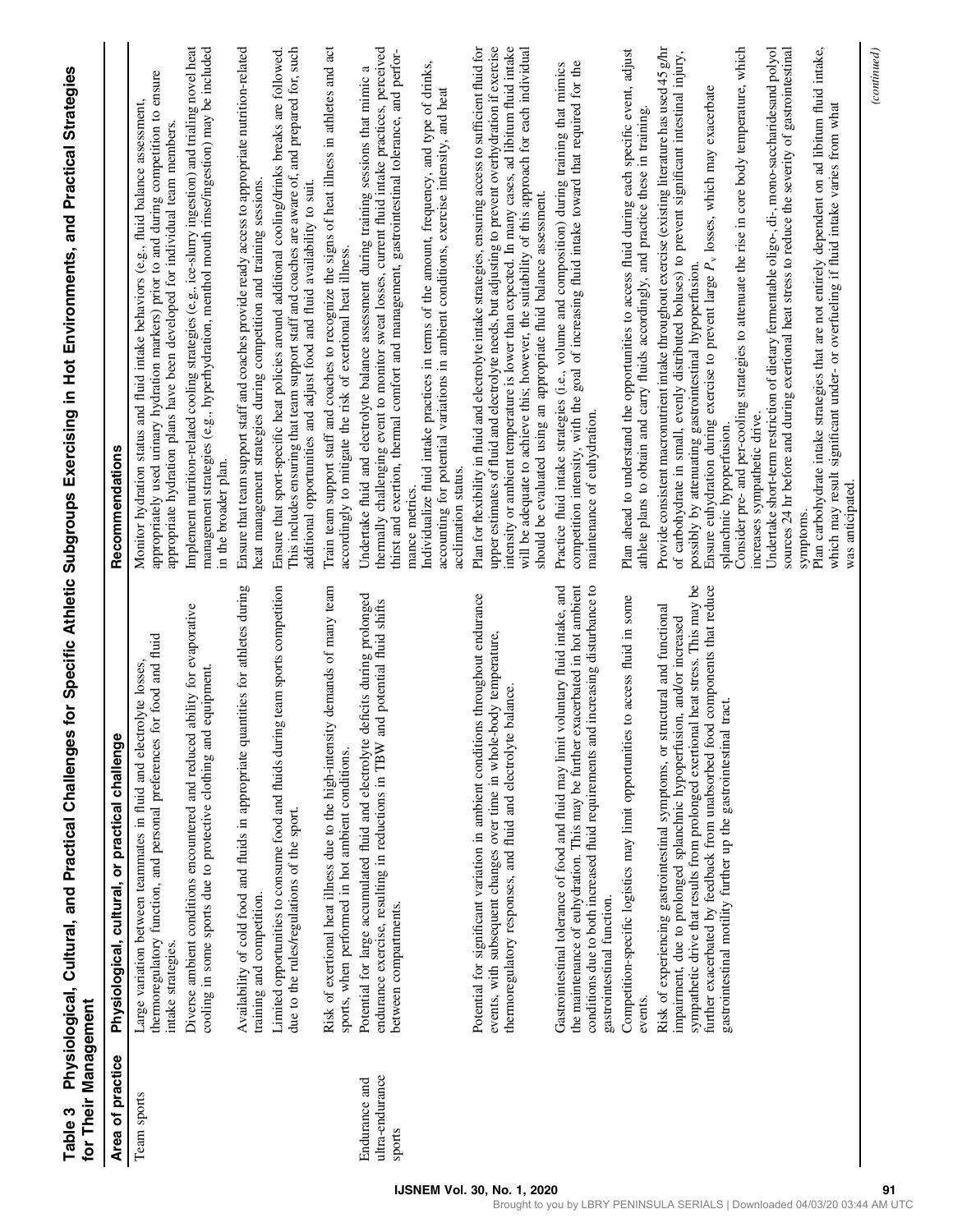| Table 3 (continued)                                   |                                                                                                                                                                                                                                                                                                                                                                                         |                                                                                                                                                                                                                                                                                                                                                                                                                  |
|-------------------------------------------------------|-----------------------------------------------------------------------------------------------------------------------------------------------------------------------------------------------------------------------------------------------------------------------------------------------------------------------------------------------------------------------------------------|------------------------------------------------------------------------------------------------------------------------------------------------------------------------------------------------------------------------------------------------------------------------------------------------------------------------------------------------------------------------------------------------------------------|
| Area of practice                                      | Physiological, cultural, or practical challenge                                                                                                                                                                                                                                                                                                                                         | Recommendations                                                                                                                                                                                                                                                                                                                                                                                                  |
| Junior and<br>adolescent<br>athletes                  | Reduced thermoregulatory sweating compared with adults.                                                                                                                                                                                                                                                                                                                                 | In hot and dry conditions that encourage evaporative cooling, athletes are advised to keep skin<br>of cold fluids (e.g., ice slurries, chilled water bottles) to mitigate the rise in core temperature.<br>In hot and humid environments where evaporative cooling is limited, encourage ingestion<br>Use air conditioning or fans before and during exercise where practical<br>exposed and damp while cooling. |
|                                                       | Attitudes to fluid intake among young athletes can be dependent on knowledge,<br>education, access to fluids, and opportunities to rehydrate/refuel                                                                                                                                                                                                                                     | Ensure education of athletes, parents, and coaches about appropriate hydration strategies before,<br>Ensure education is provided in the early season for summer sports, as athletes may be at higher<br>risk for hypohydration and exertional heat illness due to a lack of heat acclimation/<br>during, and after exercise.<br>acclimatization.                                                                |
| Travel to compete<br>in hot and humid<br>environments | Travel may cause fatigue and suboptimal nutritional/hydration status.                                                                                                                                                                                                                                                                                                                   | manipulating the timing and composition of meals, the use of caffeine and melatonin, and the<br>development of nutrition and hydration plans for athletes to suit the needs en route and on<br>Implement nutrition strategies to minimize the effect of travel on performance include<br>arrival                                                                                                                 |
|                                                       | The new environment/location may not provide the athlete and/or support staff<br>desired or optimal heat<br>with the resources or opportunities to implement their<br>management plan.                                                                                                                                                                                                  | Investigate access to adequate ice, water, electrical power, and the feasibility of hydrotherapy<br>Customize cooling strategies to both the individual and the competition setting, noting that<br>a mixed-methods approach is often practical and preferable.<br>precompetition prior to departure.                                                                                                            |
|                                                       | .g., heat chambers) prior<br>Access to infrastructure to undertake heat acclimation (e<br>to departure may be challenging for some athletes.                                                                                                                                                                                                                                            | Consider alternate heat acclimation strategies (e.g., hot bath or sauna posttraining) and<br>subsequent nutrition protocols.                                                                                                                                                                                                                                                                                     |
|                                                       | due to the logistics and<br>demands of travel, and the nature of decay of adaptations.<br>Difficulties in maintaining benefits of heat acclimation                                                                                                                                                                                                                                      | Perform heat acclimation as close to departure as possible or on arrival where travel is likely<br>Consider alternate heat acclimation strategies (e.g., hot bath or sauna posttraining).<br>to cause significant decay in adaptations.                                                                                                                                                                          |
| Para-sport athletes                                   | Amputees have reduced skin surface area to dissipate heat, and additional heat can<br>Reduced thermoregulatory sweating and cutaneous blood flow in athletes with<br>spinal cord lesions, with greater impairments with higher spinal cord lesions.<br>result from skin interfacing with prostheses and/or prosthetic liners.<br>Reduced thermal perception in some para-sport athletes | Consider external cooling strategies including keeping skin exposed and damp using spray<br>bottles in hot, dry environments and pre- and per-cooling strategies in hot and humid<br>Ensure fluid intake strategies are appropriate and do not promote overhydration.<br>environments.                                                                                                                           |
|                                                       | Large volumes of fluid ingestion may be undesired due to the impracticality<br>of managing the toileting requirements needed to excrete excess fluid.                                                                                                                                                                                                                                   | Use a combination of cooling strategies including fluid-based strategies in smaller quantities.<br>Consider the use of high sodium fluids to increase fluid retention and reduce urine production.                                                                                                                                                                                                               |

# £.  $\ddot{\phantom{0}}$  $\overline{\phantom{a}}$ Table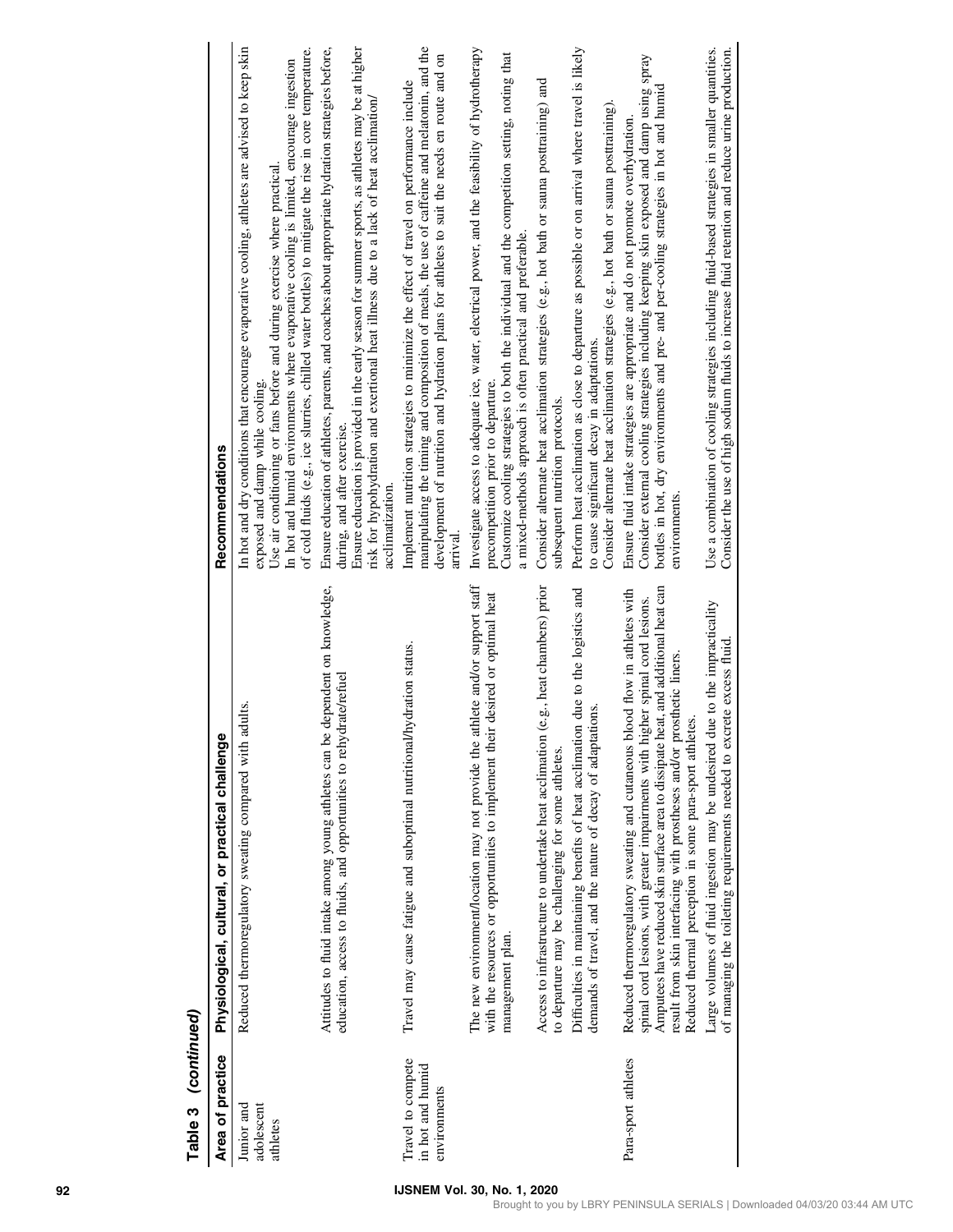cooling/drinking breaks at 30 and 75 min when wet-bulb globe temperature exceeds 32 °C). Teams should be aware of, and able to exploit, opportunities to implement better plans for hydration and heat management.

#### Endurance and Ultra-Endurance Sports

Endurance (30 min to 4 hr) and ultra-endurance (>4 hr) exercise encompasses a range of exercise modalities, terrain and environments. Sustained elevations in thermal strain during endurance exercise present unique physiological challenges to athletes, including large accumulated fluid and electrolyte deficits (Shirreffs & Sawka, 2011), increased risk of gastrointestinal disturbance during exercise (Costa et al., 2019a), and EHI (Leon & Bouchama, 2015). The unique challenges of endurance sports include the potential for large variations in ambient conditions within an event, as well as increased emphasis on during-event nutrition and hydration strategies due to the continuous nature of most sports. Practical considerations include the availability of nutrition supplies, the logistics of ingestion during exercise, and the interaction with gastrointestinal comfort/function. Endurance athletes can both under- and overconsume fluid during competitive events based on these factors, as well as erroneous calculations of likely sweat losses and misguided aspirations of performance enhancement (Burke et al., 2019). Indeed, the net effect of fluid intake strategies on performance is a complex trade-off between manipulations of physiology and homeostasis, perceptions of comfort and exertion, and the cost of the plan (e.g., time lost in obtaining and consuming fluids). Such issues are unlikely to be solved by conventional research techniques. The ability for endurance athletes to ingest food and fluids is frequently limited by gastrointestinal tolerance, as well as opportunities for consumption. For example, elite male marathon runners may allow less than 60 s to consume nutrition during competition (Beis et al., 2012), and anecdotal reports suggest great difficulty consuming and tolerating ideal fluid intake due to exercise intensity and the required ventilation.

#### Junior and Adolescent Athletes

Young athletes are typically considered to be at a thermoregulatory disadvantage compared with adults due to lowered sweat rates and higher surface area to body mass ratios. However, more recent reports suggest that when euhydrated and heat-acclimatized, young athletes face similar cardiovascular or thermoregulatory challenges during exercise as adults matched for fitness, hydration, and acclimation status (Bergeron, 2015; Bergeron et al., 2015; Rowland, 2008). Notwithstanding, during the transition from early childhood to late adolescence, it is important to accommodate greater sweat losses and potential increases in thermal strain and EHI risk that accompany physical growth, maturation, and enhanced fitness and athletic/sport skill. As such, combined strategies to manage heat stress in younger athletes may be more effective (e.g., fluid replacement to support evaporative losses and exposure to cool clothing/towels for conduction). Attitudes to fluid intake among young athletes can be dependent on knowledge, education, access to fluids, and opportunities to rehydrate/ refuel (Meyer et al., 2012). The extent to which biological sex influences the impact on hydration during exertional heat stress is still unclear, but men may be at greater risk of dehydration due to increases in muscle tissue (and subsequent water content) during adolescence (Meyer et al., 2012; Timmons et al., 2007).

#### Travel to Compete in Hot and Humid Environments

Travel for competition can add another layer of complexity to the challenge of exertional heat stress. The trip can contribute a range of factors that cause fatigue and suboptimal nutritional/hydration status (Fowler et al., 2016), while the new environment/location may not provide the athlete (or support staff) with the resources or opportunities to implement their desired or optimal heat management plan. Heat acclimation prior to travel for competition in hot and/or humid environments is a commonly employed strategy, particularly among elite and professional athletes. However, there are many complexities involved in implementing an optimal acclimation plan, especially when the athlete is traveling from a cold location to compete in a vastly different environment. Accessing sophisticated resources (e.g., heat chambers) prior to departure may be not feasible for some athletes, and alternate heat acclimation strategies (e.g., hot bath or sauna posttraining) and subsequent nutrition protocols may be required (Saunders et al., 2019). However, even when heat acclimation is achieved, there may be difficulties in maintaining its benefits due to the logistics and demands of travel. The rate of decay of physiological benefits of heat acclimation is reported to be ∼2.5% per day without heat exposure (Daanen et al., 2018) and is an important consideration in relation to the travel itinerary (Saunders et al., 2019). The maintenance of heat acclimation adaptations and the adjustment of the athlete's nutrition and hydration strategies to suit the environmental conditions upon arrival is imperative. Real-world competition settings can present logistical challenges for established pre- and per-cooling strategies. The practicalities of providing ice slurries, ice vests, plunge baths, and ice towels at the competition venue must be considered.

### Para-Sports

Para-sport athletes are classified by their impairment type (i.e., visual, intellectual, or physical) and compete across a wide range of sports. Several conditions present higher risk of thermal strain than is experienced by able-bodied athletes (Pritchett et al., 2019). Spinal cord injury has received most attention in the sports science literature, as it is associated with complete or partial loss of neural function below the level of injury and a failure to initiate normal thermoregulatory mechanisms like sweating and skin blood flow redistribution. Athletes with spinal cord injuries experience greater increases in core temperature at a given exercise and/or heat load than able-bodied athletes, which is more pronounced with higher spinal cord lesions (Price & Campbell, 1999). Fluid needs are lower due to reduced sweat rates, which along with practicalities around toileting underscores the need for an individualized hydration plan (Pritchett et al., 2019).

Other impairment types also face challenges. For example, 60–80% of people with multiple sclerosis have worsening physical and cognitive symptoms with heat stress (Davis et al., 2010). Athletes with cerebral palsy face increased fatigue and symptomology, likely due to increased metabolic heat production from movement inefficiency (Pritchett et al., 2019). Amputees have reduced skin surface area to dissipate heat, and additional heat can result from skin interfacing with prostheses and/or prosthetic liners (Andrews et al., 2016). Finally, visually impaired athletes may have reduced pace and hydration awareness, a potential challenge in hot conditions (Pritchett et al., 2019). These specific differences underscore the need for individual assessments of heat tolerance, fluid needs, and strategies to manage core temperature in para-sport athletes.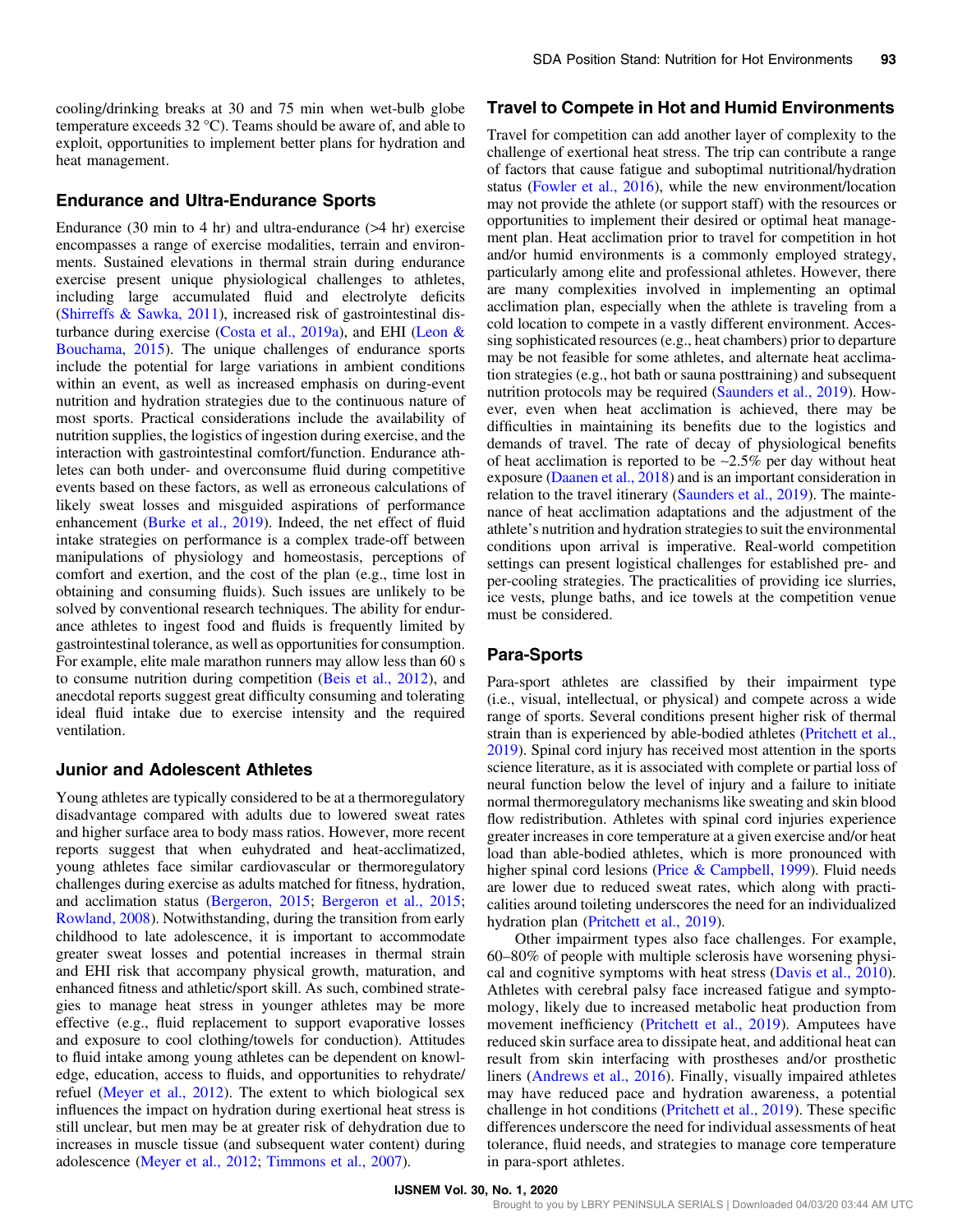## Conclusion

Exercise in the heat is associated with varying levels of thermal stress and potential effects on the health and performance of the athlete. Nutritional strategies before, during, and after exercise can address different aspects of exertional heat stress. These strategies need to be implemented using protocols that are individualized and made practical for the specific needs of the athlete and their event.

### References

- Adams, J.D., Sekiguchi, Y., Suh, H.G., Seal, A.D., Sprong, C.A., Kirkland, T.W., & Kavouras, S.A. (2018). Dehydration impairs cycling performance, independently of thirst: A blinded study. Medicine & Science in Sports & Exercise, 50(8), 1697–1703. PubMed ID: 29509643 doi:10.1249/MSS.0000000000001597
- Allen, D.G., Lamb, G.D., & Westerblad, H. (2008). Skeletal muscle fatigue: Cellular mechanisms. Physiological Reviews, 88(1), 287– 332. PubMed ID: 18195089 doi:10.1152/physrev.00015.2007
- Andrews, A.M., Deehl, C., Rogers, R.L., & Pruziner, A.L. (2016). Core temperature in service members with and without traumatic amputations during a prolonged endurance event. Military Medicine, 181- (Suppl. 4), 61–65. doi:10.7205/MILMED-D-15-00515
- Armstrong, L.E. (2007). Assessing hydration status: The elusive gold standard. Journal of the American College of Nutrition, 26(Suppl. 5), 575S–584S. doi:10.1080/07315724.2007.10719661
- Armstrong, L.E., & Maresh, C.M. (1991). The induction and decay of heat acclimatization in trained athletes. Sports Medicine, 12(5), 302–312. PubMed ID: 1763248 doi:10.2165/00007256-199112050-00003
- Aughey, R.J., Goodman, C.A., & McKenna, M.J. (2014). Greater chance of high core temperatures with modified pacing strategy during team sport in the heat. Journal of Science and Medicine in Sport, 17(1), 113–118. PubMed ID: 23689104 doi:10.1016/j.jsams.2013.02.013
- Baker, L.B. (2017). Sweating rate and sweat sodium concentration in athletes: A review of methodology and intra/interindividual variability. Sports Medicine, 47(Suppl. 1), 111–128. PubMed ID: 28332116 doi:10.1007/s40279-017-0691-5
- Baker, L.B., Barnes, K.A., Anderson, M.L., Passe, D.H., & Stofan, J.R. (2016). Normative data for regional sweat sodium concentration and whole-body sweating rate in athletes. Journal of Sports Sciences, 34(4), 358–368. PubMed ID: 26070030 doi:10.1080/02640414. 2015.1055291
- Baker, L.B., Ungaro, C.T., Barnes, K.A., Nuccio, R.P., Reimel, A.J., & Stofan, J.R. (2014). Validity and reliability of a field technique for sweat  $Na<sup>+</sup>$  and  $K<sup>+</sup>$  analysis during exercise in a hot-humid environment. Physiological Reports, 2(5), e12007. PubMed ID: 24793982 doi:10.14814/phy2.12007
- Baker, L.B., Ungaro, C.T., Sopeña, B.C., Nuccio, R.P., Reimel, A.J., Carter, J.M., . . . Barnes, K.A. (2018). Body map of regional vs. whole body sweating rate and sweat electrolyte concentrations in men and women during moderate exercise-heat stress. Journal of Applied Physiology, 124(5), 1304–1318. PubMed ID: 29420145 doi:10. 1152/japplphysiol.00867.2017
- Barnes, K.A., Anderson, M.L., Stofan, J.R., Dalrymple, K.J., Reimel, A.J., Roberts, T.J., . . . Baker, L.B. (2019). Normative data for sweating rate, sweat sodium concentration, and sweat sodium loss in athletes: An update and analysis by sport. Journal of Sports Sciences, 37(20), 2356– 2366. PubMed ID: 31230518 doi:10.1080/02640414.2019.1633159
- Barrett, K.E. (2012). Epithelial biology in the gastrointestinal system: Insights into normal physiology and disease pathogenesis. Journal of Physiology, 590(3), 419–420. PubMed ID: 22298901 doi:10.1113/ jphysiol.2011.227058
- Beis, L.Y., Wright-White, M., Fudge, B.W., Noakes, T.D., & Pitsiladis, Y.P. (2012). Drinking behaviours of elite male runners during marathon competition. Clinical Journal of Sports Medicine, 22(3), 254–261. doi:10.1097/JSM.0b013e31824a55d7
- Bergeron, M.F. (2003). Heat cramps: Fluid and electrolyte challenges during tennis in the heat. Journal of Science and Medicine in Sport, 6(1), 19–27. PubMed ID: 12801207 doi:10.1016/S1440-2440(03) 80005-1
- Bergeron, M.F. (2015). Training and competing in the heat in youth sports: No sweat? British Journal of Sports Medicine, 49(13), 837–839. PubMed ID: 26084522 doi:10.1136/bjsports-2015-094662
- Bergeron, M.F., Mountjoy, M., Armstrong, N., Chia, M., Cote, J., Emery, C.A., . . . Engebretsen, L. (2015). International Olympic Committee consensus statement on youth athletic development. British Journal of Sports Medicine, 49(13), 843–851. PubMed ID: 26084524 doi:10. 1136/bjsports-2015-094962
- Bergh, U., & Ekblom, B. (1979). Influence of muscle temperature on maximal strength and power output in human skeletal muscles. Acta Physiologica Scandinavica, 107(1), 33–37. PubMed ID: 525366 doi:10.1111/j.1748-1716.1979.tb06439.x
- Best, R., Spears, I.R., Hurst, P., & Berger, N.J.A. (2018). The development of a menthol solution for use during sport and exercise. Beverages, 4(2), 44. doi:10.3390/beverages4020044
- Bovell, D. (2015). The human eccrine sweat gland: Structure, function and disorders. Journal of Local and Global Health Science, 2015(1), 5. doi:10.5339/jlghs.2015.5
- Bruck, K., & Olschewski, H. (1987). Body temperature related factors diminishing the drive to exercise. Canadian Journal of Physiology and Pharmacology, 65(6), 1274–1280. PubMed ID: 3621076
- Burdon, C., O'Connor, H., Gifford, J., Shirreffs, S., Chapman, P., & Johnson, N. (2010a). Effect of drink temperature on core temperature and endurance cycling performance in warm, humid conditions. Journal of Sports Sciences, 28(11), 1147–1156. doi:10.1080/ 02640414.2010.489197
- Burdon, C.A., Hoon, M.W., Johnson, N.A., Chapman, P.G., & O'Connor, H.T. (2013). The effect of ice slushy ingestion and mouthwash on thermoregulation and endurance performance in the heat. International Journal of Sport Nutrition and Exercise Metabolism, 23(5), 458–469. doi:10.1123/ijsnem.23.5.458
- Burdon, C.A., Johnson, N.A., Chapman, P.G., & O'Connor, H.T. (2012). Influence of beverage temperature on palatability and fluid ingestion during endurance exercise: A systematic review. International Journal of Sport Nutrition and Exercise Metabolism, 22(3), 199–211. PubMed ID: 22693241 doi:10.1123/ijsnem.22.3.199
- Burdon, C.A., O'Connor, H.T., Gifford, J.A., & Shirreffs, S.M. (2010b). Influence of beverage temperature on exercise performance in the heat: A systematic review. International Journal of Sport Nutrition and Exercise Metabolism, 20(2), 166–174. doi:10.1123/ijsnem.20. 2.166
- Burke, L.M., Castell, L.M., Casa, D.J., Close, G.L., Costa, R.J.S., Desbrow, B., . . . Stellingwerff, T. (2019). International Association of Athletics Federations Consensus Statement 2019: Nutrition for athletics. International Journal of Sport Nutrition and Exercise Metabolism, 29(2), 73–84. PubMed ID: 30952204 doi:10.1123/ ijsnem.2019-0065
- Campagnolo, N., Iudakhina, E., Irwin, C., Schubert, M., Cox, G.R., Leveritt, M., & Desbrow, B. (2017). Fluid, energy and nutrient recovery via ad libitum intake of different fluids and food.Physiology & Behavior, 171, 228–235. PubMed ID: 28104353 doi:10.1016/ j.physbeh.2017.01.009
- Cheuvront, S.N., & Kenefick, R.W. (2017). CORP: Improving the status quo for measuring whole body sweat losses. Journal of Applied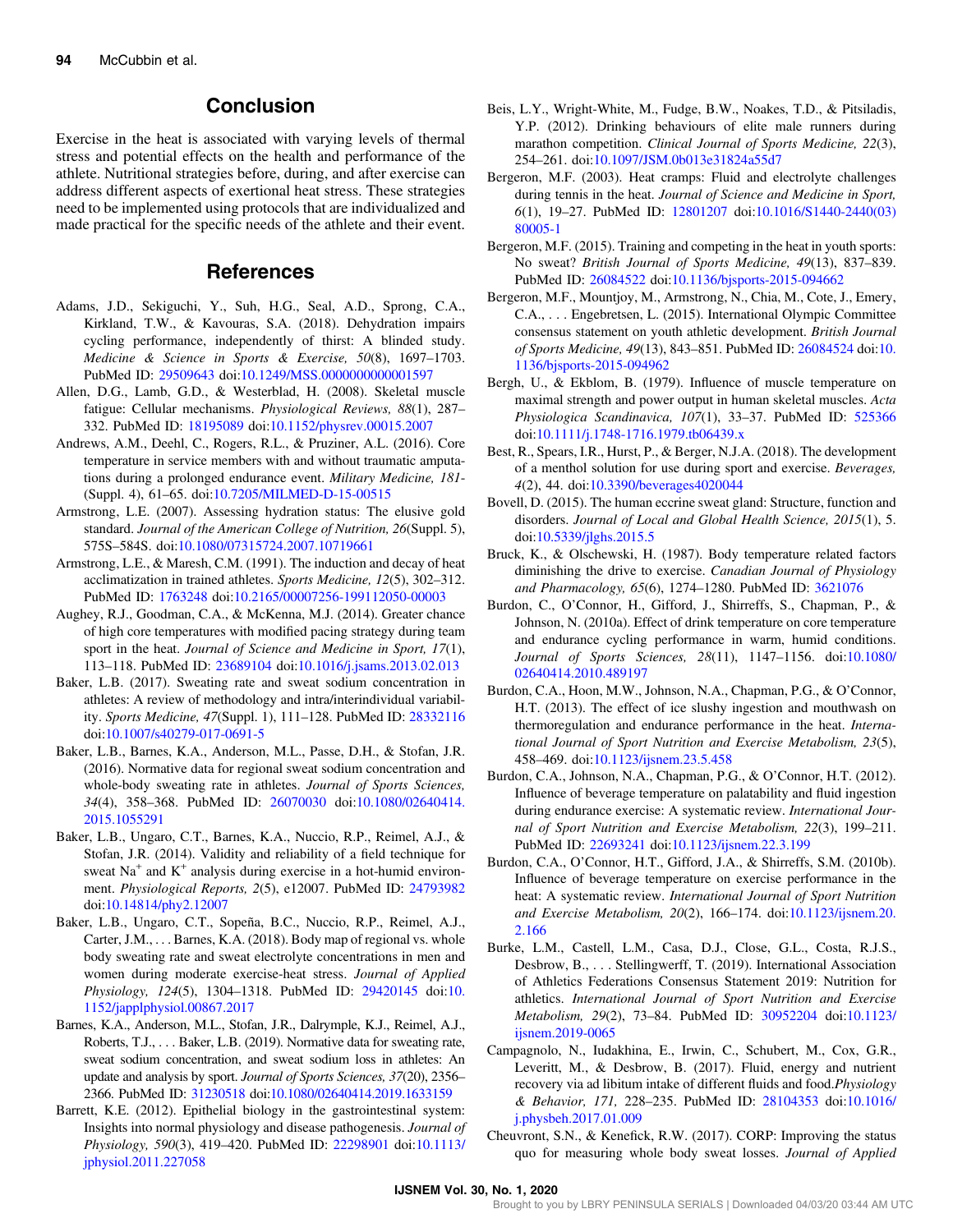Physiology, 123(3), 632–636. PubMed ID: 28684591 doi:10.1152/ japplphysiol.00433.2017

- Cheuvront, S.N., Montain, S.J., & Sawka, M.N. (2007). Fluid replacement and performance during the marathon. Sports Medicine, 37(4–5), 353–357. doi:10.2165/00007256-200737040-00020
- Chinevere, T.D., Kenefick, R.W., Cheuvront, S.N., Lukaski, H.C., & Sawka, M.N. (2008). Effect of heat acclimation on sweat minerals. Medicine & Science in Sports & Exercise, 40(5), 886–891. PubMed ID: 18408609 doi:10.1249/MSS.0b013e3181641c04
- Costa, R.J.S., Camões-Costa, V., Snipe, R.M.J., Dixon, D., Russo, I., & Huschtscha, Z. (2019b). The impact of exercise-induced hypohydration on gastrointestinal integrity, function, symptoms, and systemic endotoxin and inflammatory profile. Journal of Applied Physiology, 126(5), 1281–1291. doi:10.1152/japplphysiol.01032.2018
- Costa, R.J.S., Gaskell, S.K., McCubbin, A.J., & Snipe, R.M.J. (2019a). Exertional-heat stress-associated gastrointestinal perturbations during Olympic sports: Management strategies for athletes preparing and competing in the 2020 Tokyo Olympic Games. Temperature. Advance online publication. doi:10.1080/23328940.2019.1597676
- Costa, R.J.S., Snipe, R.M.J., Kitic, C., & Gibson, P. (2017). Systematic review: Exercise-induced gastrointestinal syndrome- implications for health and disease. Alimentary Pharmacology and Therapeutics, 46(3), 246–265. doi:10.1111/apt.14157
- Cramer, M.N., & Jay, O. (2019). Cores of reproducibility in physiology: Partitional calorimetry. Journal of Applied Physiology, 126(2), 267– 277. PubMed ID: 30496710 doi:10.1152/japplphysiol.00191.2018
- Daanen, H.A.M., Racinais, S., & Périard, J.D. (2018). Heat acclimation decay and re-induction: A systematic review and meta-analysis. Sports Medicine, 48(2), 409–430. PubMed ID: 29129022 doi:10. 1007/s40279-017-0808-x
- Davis, S.L., Wilson, T.E., White, A.T., & Frohman, E.M. (2010). Thermoregulation in multiple sclerosis. Journal of Applied Physiology, 109(5), 1531–1537. PubMed ID: 20671034 doi:10. 1152/japplphysiol.00460.2010
- Dugas, J. (2011). Ice slurry ingestion increases running time in the heat. Clinical Journal of Sport Medicine, 21(6), 541–542. PubMed ID: 22064722 doi:10.1097/01.jsm.0000407930.13102.42
- Earp, J.E., Stearns, R.L., Stranieri, A., Agostinucci, J., Lepley, A.S., Matson, T., & Ward-Ritacco, C.L. (2019). Electrolyte beverage consumption alters electrically induced cramping threshold. Muscle Nerve, 60(5), 598–603. PubMed ID: 31350753 doi:10.1002/mus. 26650
- Ely, M.R., Cheuvront, S.N., Roberts, W.O., & Montain, S.J. (2007). Impact of weather on marathon-running performance. Medicine & Science in Sports & Exercise, 39(3), 487–493. doi:10.1249/mss. 0b013e31802d3aba
- Evans, G.H., James, L.J., Shirreffs, S.M., & Maughan, R.J. (2017). Optimizing the restoration and maintenance of fluid balance after exercise-induced dehydration. Journal of Applied Physiology, 122(4), 945–951. PubMed ID: 28126906 doi:10.1152/japplphysiol. 00745.2016
- Febbraio, M.A., Snow, R.J., Stathis, C.G., Hargreaves, M., & Carey, M.F. (1994). Effect of heat stress on muscle energy metabolism during exercise. Journal of Applied Physiology, 77(6), 2827–2831. PubMed ID: 7896628 doi:10.1152/jappl.1994.77.6.2827
- Fitts, R.H. (1994). Cellular mechanisms of muscle fatigue. Physiological Reviews, 74(1), 49–94. PubMed ID: 8295935 doi:10.1152/physrev. 1994.74.1.49
- Fowler, P.M., Duffield, R., Lu, D., Hickmans, J.A., & Scott, T.J. (2016). Effects of long-haul transmeridian travel on subjective jet-lag and self-reported sleep and upper respiratory symptoms in professional rugby league players. International Journal of Sports Physiology and

Performance, 11(7), 876–884. PubMed ID: 26788986 doi:10.1123/ ijspp.2015-0542

- Gagge, A.P., & Gonzalez, R.R. (1996). Mechanisms of heat exchange: Biophysics and physiology. In M.J. Fregly& C.M. Blatteis (Eds.), Handbook of physiology, environmental physiology (pp. 45–84). Bethesda, MD: American Physiological Society.
- Gagnon, D., & Crandall, C.G. (2018). Sweating as a heat loss thermoeffector. Handbook of Clinical Neurology, 156, 211–232.
- Gerret, N., Kingma, B.R.M., Sluijter, R., & Daanan, H.A.M. (2019). Ambient conditions prior to Tokyo 2020 Olympic and Paralympic games: Considerations for acclimation or acclimatization strategies. Frontiers in Physiology, 10, 414.
- Girard, O., Brocherie, F., & Bishop, D.J. (2015). Sprint performance under heat stress: A review. Scandinavian Journal of Medicine & Science in Sports, 25(Suppl. 1), 79–89. doi:10.1111/sms.12437
- Gisolfi, C.V., & Cohen, J.S. (1979). Relationships among training, heat acclimation, and heat tolerance in men and women: The controversy revisited. Medicine and Science in Sports, 11(1), 56–59. PubMed ID: 481157
- Goulet, E.D., Aubertin-Leheudre, M., Plante, G.E., & Dionne, I.J. (2007). A meta-analysis of the effects of glycerol-induced hyperhydration on fluid retention and endurance performance. International Journal of Sport Nutrition and Exercise Metabolism, 17(4), 391–410. PubMed ID: 17962713 doi:10.1123/ijsnem.17.4.391
- Goulet, E.D.B., De La Flore, A., Savoie, F.A., & Gosselin, J. (2018). Salt + glycerol-induced hyperhydration enhances fluid retention more than salt- or glycerol-induced hyperhydration. International Journal of Sport Nutrition and Exercise Metabolism, 28(3), 246–252. PubMed ID: 29140136 doi:10.1123/ijsnem.2017-0310
- Goulet, E.D.B., & Hoffman, M.D. (2019). Impact of ad libitum versus programmed drinking on endurance performance: A systematic review with meta-analysis. Sports Medicine, 49(2), 221–232. PubMed ID: 30659500 doi:10.1007/s40279-018-01051-z
- Grootjans, J., Lenaerts, K., Buurman, W.A., Dejong, C.H.C., & Derikx, J.P.M. (2016). Life and death at the mucosal-luminal interface: New perspectives on human intestinal ischemia-reperfusion. World Journal of Gastroenterology, 22(9), 2760–2770. PubMed ID: 26973414 doi:10.3748/wjg.v22.i9.2760
- Guest, S., Grabenhorst, F., Essick, G., Chen, Y., Young, M., McGlone, F., . . . Rolls, E.T. (2007). Human cortical representation of oral temperature. Physiology & Behavior, 92(5), 975–984. doi:10.1016/ j.physbeh.2007.07.004
- Hamouti, N., Fernandez-Elias, V.E., Ortega, J.F., & Mora-Rodriguez, R. (2014). Ingestion of sodium plus water improves cardiovascular function and performance during dehydrating cycling in the heat. Scandinavian Journal of Medicine & Science in Sports, 24(3), 507–518. PubMed ID: 23253191 doi:10.1111/sms.12028
- Hasegawa, H., Takatori, T., Komura, T., & Yamasaki, M. (2006). Combined effects of pre-cooling and water ingestion on thermoregulation and physical capacity during exercise in a hot environment. Journal of Sports Sciences, 24(1), 3–9. PubMed ID: 16368609 doi:10.1080/ 02640410400022185
- Hew-Butler, T., Rosner, M.H., Fowkes-Godek, S., Dugas, J.P., Hoffman, M.D., Lewis, D.P., . . . Verbalis, J.G. (2015). Statement of the 3rd International exercise-associated hyponatremia consensus development conference, Carlsbad, California, 2015. British Journal of Sports Medicine, 49(22), 1432–1446. PubMed ID: 26227507 doi:10. 1136/bjsports-2015-095004
- Hoffman, M.D., Stellingwerff, T., & Costa, R.J.S. (2019). Considerations for ultra-endurance activities: Part 2—Hydration. Research in Sports Medicine, 27(2), 182–194. PubMed ID: 30056755 doi:10.1080/ 15438627.2018.1502189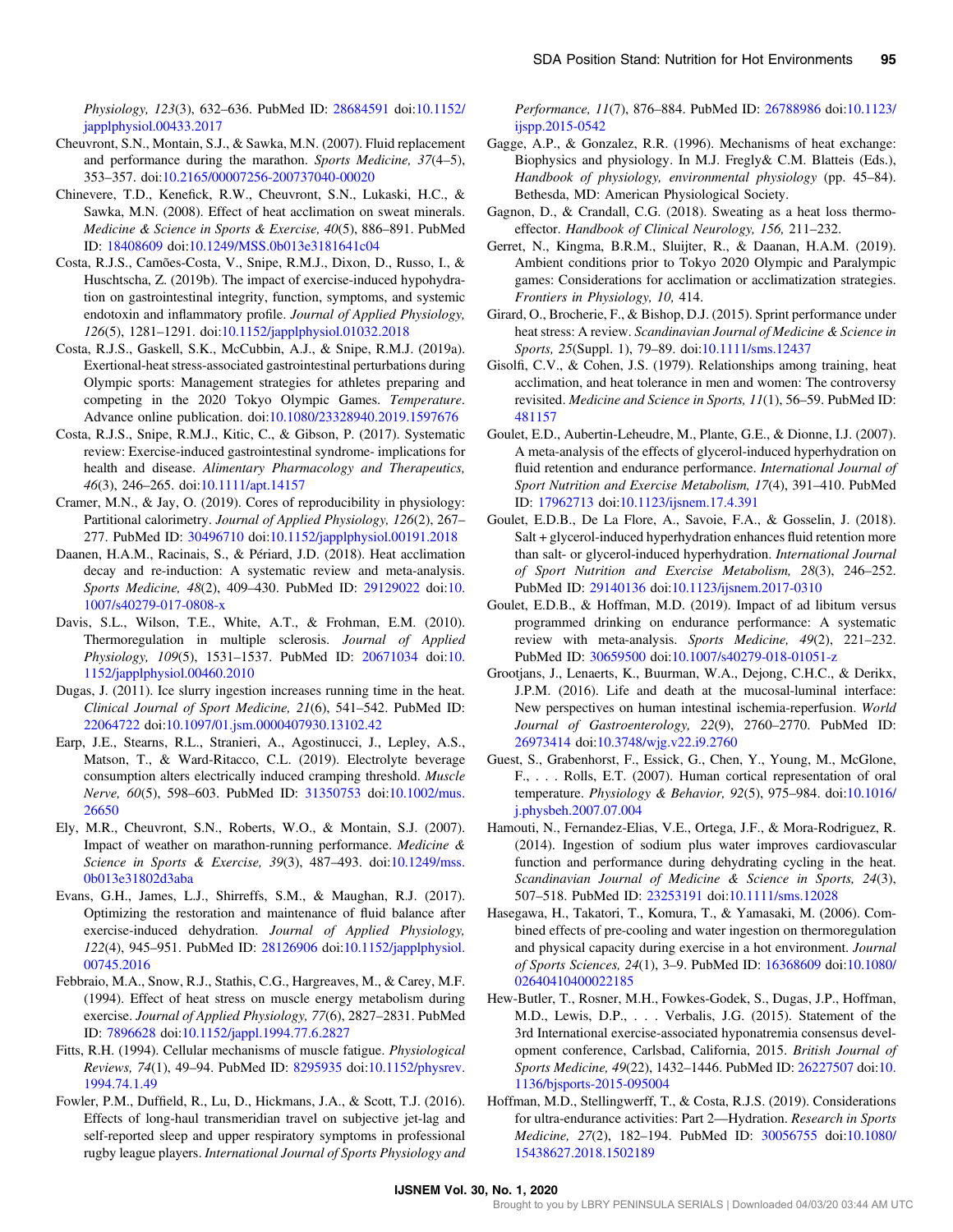- Holland, J.J., Skinner, T.L., Irwin, C.G., Leveritt, M.D., & Goulet, E.D.B. (2017). The influence of drinking fluid on endurance cycling performance: A meta-analysis. Sports Medicine, 47(11), 2269-2284. PubMed ID: 28497286 doi:10.1007/s40279-017-0739-6
- Holmes, N.A., Bates, G., Zhao, Y., Sherriff, J., & Miller, V. (2016). The effect of exercise intensity on sweat rate and sweat sodium and potassium losses in trained endurance athletes. Annals of Sports Medicine and Research, 3(2), 1063–1067.
- Holzer, P., Farzi, A., Hassan, A.M., Zenz, G., Ja<sub> $\boxtimes$ an, A., & Reichmann, F.</sub> (2017). Visceral Inflammation and Immune Activation Stress the Brain. Frontiers in Immunology, 8, 1613. PubMed ID: 29213271 doi:10.3389/fimmu.2017.01613
- Horner, K.M., Schubert, M.M., Desbrow, B., Byrne, N.M., & King, N.A. (2015). Acute exercise and gastric emptying: A meta-analysis and implications for appetite control. Sports Medicine, 45(5), 659–678. PubMed ID: 25398225 doi:10.1007/s40279-014-0285-4
- Ihsan, M., Landers, G., Brearley, M., & Peeling, P. (2010). Beneficial effects of ice ingestion as a precooling strategy on 40-km cycling time-trial performance. International Journal of Sports Physiology and Performance, 5(2), 140–151. doi:10.1123/ijspp.5.2.140
- James, L.J., Moss, J., Henry, J., Papadopoulou, C., & Mears, S.A. (2017). Hypohydration impairs endurance performance: A blinded study. Physiological Reports, 5(12), e13315. PubMed ID: 28637708 doi:10. 14814/phy2.13315
- Jay, O., & Morris, N.B. (2018). Does cold water or ice slurry ingestion during exercise elicit a net body cooling effect in the heat? Sports Medicine, 48(Suppl. 1), 17–29. PubMed ID: 29368184 doi:10.1007/ s40279-017-0842-8
- Jeukendrup, A.E., & Moseley, L. (2010). Multiple transportable carbohydrates enhance gastric emptying and fluid delivery. Scandinavian Journal of Medicine & Science in Sports, 20(1), 112–121. PubMed ID: 19000102 doi:10.1111/j.1600-0838.2008.00862.x
- Kenefick, R.W., Cheuvront, S.N., Palombo, L.J., Ely, B.R., & Sawka, M.N. (2010). Skin temperature modifies the impact of hypohydration on aerobic performance. Journal of Applied Physiology, 109(1), 79–86. PubMed ID: 20378704 doi:10.1152/japplphysiol. 00135.2010
- Kumar, A., Baitha, U., Aggarwal, P., & Jamshed, N. (2016). A fatal case of menthol poisoning. International Journal of Applied and Basic Medical Research, 6(2), 137–139. PubMed ID: 27127746 doi:10. 4103/2229-516X.179015
- Lau, W.Y., Kato, H., & Nosaka, K. (2019). Water intake after dehydration makes muscles more susceptible to cramp but electrolytes reverse that effect. BMJ Open Sport & Exercise Medicine, 5(1), e000478. PubMed ID: 30899546 doi:10.1136/bmjsem-2018-000478
- Layer, P., Peschel, S., Schlesinger, T., & Goebell, H. (1990). Human pancreatic secretion and intestinal motility: Effects of ileal nutrient perfusion. American Journal of Physiology, 258(2, Pt. 1), G196–G201.
- Lee, J.K., Shirreffs, S.M., & Maughan, R.J. (2008). Cold drink ingestion improves exercise endurance capacity in the heat. Medicine & Science in Sports & Exercise, 40(9), 1637–1644. doi:10.1249/MSS. 0b013e318178465d
- Leon, L.R., & Bouchama, A. (2015). Heat stroke. Comprehensive Physiology, 5(2), 611–647. PubMed ID: 25880507
- Lichton, I.J. (1957). Competition between sweat glands and kidneys for salt and water in man. Journal of Applied Physiology, 11(2), 223–226. PubMed ID: 13475170 doi:10.1152/jappl.1957.11.2.223
- Malczewska-Lenczowska, J., Sitkowski, D., Orysiak, J., Pokrywka, A., & Szygula, Z. (2013). Total haemoglobin mass, blood volume and morphological indices among athletes from different sport disciplines. Archives of Medical Science, 9(5), 780–787. PubMed ID: 24273557 doi:10.5114/aoms.2013.36926
- Maughan, R.J., Shirreffs, S.M., & Leiper, J.B. (2007). Errors in the estimation of hydration status from changes in body mass. Journal of Sports Sciences, 25(7), 797–804. PubMed ID: 17454547 doi:10. 1080/02640410600875143
- Maughan, R.J., Watson, P., Cordery, P.A., Walsh, N.P., Oliver, S.J., Dolci, A., . . . Galloway, S.D. (2016). A randomized trial to assess the potential of different beverages to affect hydration status: Development of a beverage hydration index. American Journal of Clinical Nutrition, 103(3), 717–723. PubMed ID: 26702122 doi:10.3945/ ajcn.115.114769
- McCartney, D., Irwin, C., Cox, G.R., & Desbrow, B. (2018). Fluid, energy, and nutrient recovery via ad libitum intake of different commercial beverages and food in female athletes. Applied Physiology, Nutrition, and Metabolism, 44(1), 37–46. PubMed ID: 29953820 doi:10.1139/ apnm-2018-0176
- McCartney, D., Irwin, C., Cox, G.R., & Desbrow, B. (2019). The effect of different post-exercise beverages with food on ad libitum fluid recovery, nutrient provision, and subsequent athletic performance. Physiology & Behavior, 201, 22–30. PubMed ID: 30552922 doi:10. 1016/j.physbeh.2018.12.013
- McCubbin, A.J., & Costa, R.J.S. (2018). Impact of sodium ingestion during exercise on endurance performance: A systematic review. International Journal of Sports Science, 8(3), 97–107.
- McCubbin, A.J., Cox, G.R., & Costa, R.J.S. (2019b). Sodium intake beliefs, information sources and intended practices of endurance athletes before and during exercise. International Journal of Sport Nutrition and Exercise Metabolism, 29(4), 371–381.
- McCubbin, A.J., Lopez, M.B., Cox, G.R., Caldwell Odgers, J.N., & Costa, R.J.S. (2019a). Impact of 3-day high and low dietary sodium intake on sodium status in response to exertional-heat stress: A double-blind randomized control trial. European Journal of Applied Physiology, 119, 2105–2118. doi:10.1007/s00421-019-04199-2
- McKemy, D.D., Neuhausser, W.M., & Julius, D. (2002). Identification of a cold receptor reveals a general role for TRP channels in thermosensation. Nature, 416(6876), 52–58. PubMed ID: 11882888 doi:10. 1038/nature719
- Meyer, F., Volterman, K., Timmons, B., & Boguslaw, W. (2012). Fluid balance and dehydration in the young athlete: Assessment considerations and effects on health and performance. American Journal of Lifestyle Medicine, 5(5), 1–13.
- Miall, A., Khoo, A., Rauch, C., Snipe, R.M.J., Camões-Costa, V., Gibson, P.R., & Costa, R.J.S. (2018). Two weeks of repetitive gut-challenge reduce exercise-associated gastrointestinal symptoms and malabsorption. Scandinavian Journal of Medicine & Science in Sports, 28(2), 630–640. PubMed ID: 28508559 doi:10.1111/sms.12912
- Mohr, M., Nybo, L., Grantham, J., & Racinais, S. (2012). Physiological responses and physical performance during football in the heat. PLoS One, 7(6), e39202. PubMed ID: 22723963 doi:10.1371/journal.pone. 0039202
- Montner, P., Stark, D.M., Riedesel, M.L., Murata, G., Robergs, R., Timms, M., & Chick, T.W. (1996). Pre-exercise glycerol hydration improves cycling endurance time. International Journal of Sports Medicine, 17(1), 27–33. PubMed ID: 8775573 doi:10.1055/s-2007-972804
- Morgan, R., Patterson, M., & Nimmo, M. (2004). Acute effects of dehydration on sweat composition in men during prolonged exercise in the heat. Acta Physiologica Scandinavica, 182(1), 37–43. PubMed ID: 15329055 doi:10.1111/j.1365-201X.2004.01305.x
- Morrison, S.F. (2011). 2010 Carl Ludwig distinguished lectureship of the APS neural control and autonomic regulation section: Central neural pathways for thermoregulatory cold defense. Journal of Applied Physiology, 110, 1137–1149. PubMed ID: 21270352 doi:10.1152/ japplphysiol.01227.2010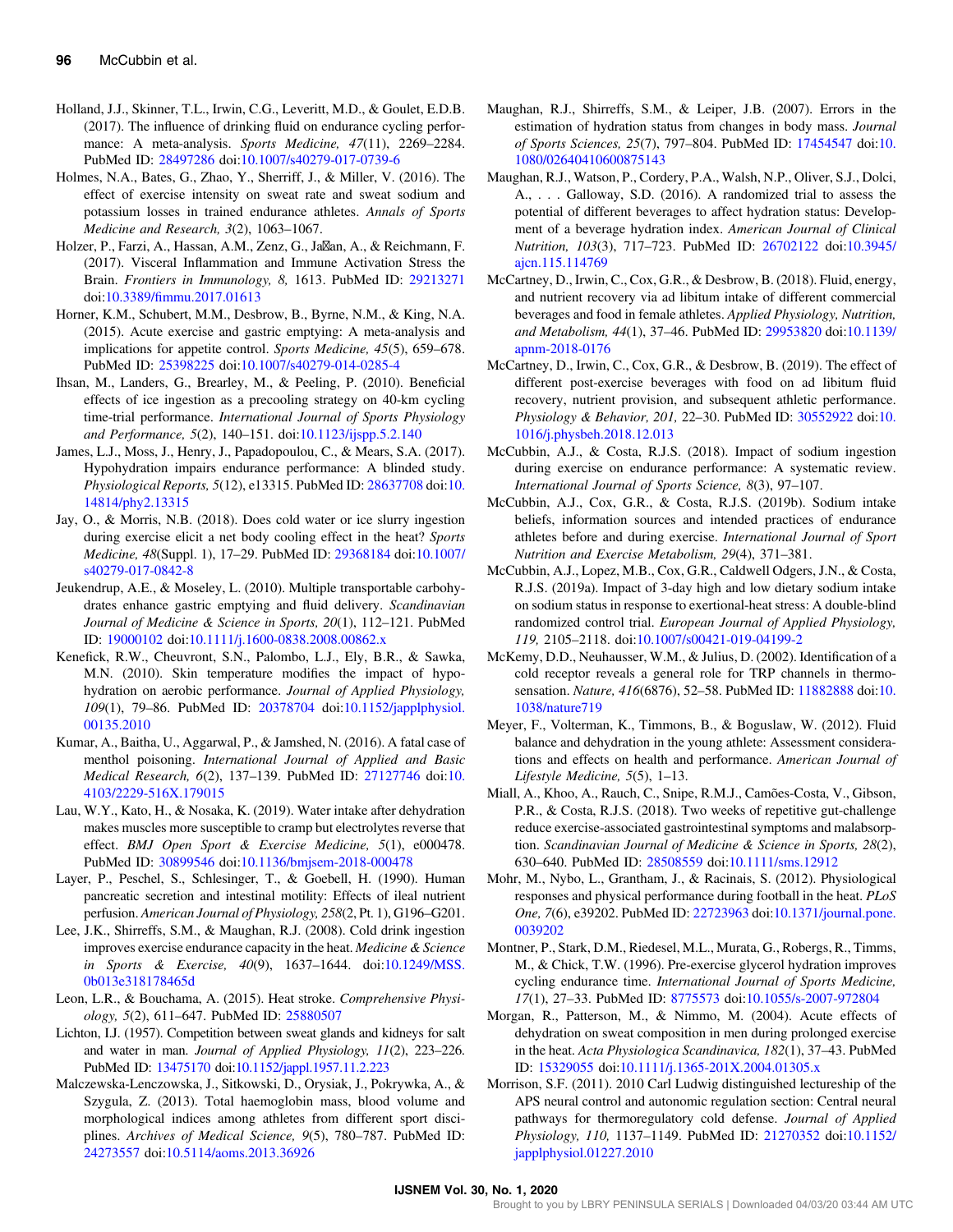- Mündel, T., & Jones, D.A. (2010). The effects of swilling an L(-)-menthol solution during exercise in the heat. European Journal of Applied Physiology, 109(1), 59–65. doi:10.1007/s00421-009-1180-9
- Patterson, M.J., Stocks, J.M., & Taylor, N.A. (2004). Sustained and generalized extracellular fluid expansion following heat acclimation. Journal of Physiology, 559(Pt. 1), 327–334. PubMed ID: 15218070 doi:10.1113/jphysiol.2004.063289
- Peier, A.M., Moqrich, A., Hergarden, A.C., Reeve, A.J., Andersson, D.A., Story, G.M., . . . Patapoutian, A. (2002). A TRP channel that senses cold stimuli and menthol. Cell, 108(5), 705–715. PubMed ID: 11893340 doi:10.1016/S0092-8674(02)00652-9
- Périard, J.D., Cramer, M.N., Chapman, P.G., Caillaud, C., & Thompson, M.W. (2011). Cardiovascular strain impairs prolonged self-paced exercise in the heat. Experimental Physiology, 96(2), 134–144. PubMed ID: 20851861 doi:10.1113/expphysiol.2010.054213
- Périard, J.D., & Racinais, S. (2015). Self-paced exercise in hot and cool conditions is associated with the maintenance of %VO2peak within a narrow range. Journal of Applied Physiology, 118(10), 1258–1265. PubMed ID: 25814635 doi:10.1152/japplphysiol.00084.2015
- Périard, J.D., Racinais, S., & Sawka, M.N. (2015). Adaptations and mechanisms of human heat acclimation: Applications for competitive athletes and sports. Scandinavian Journal of Medicine & Science in Sports, 25(Suppl. 1), 20–38. doi:10.1111/sms.12408
- Pires, W., Veneroso, C.E., Wanner, S.P., Pacheco, D.A.S., Vaz, G.C., Amorim, F.T., . . . Coimbra, C.C. (2017). Association between exercise-induced hyperthermia and intestinal permeability: A systematic review. Sports Medicine, 47(7), 1389–1403. PubMed ID: 27943148 doi:10.1007/s40279-016-0654-2
- Pires, W., Wanner, S.P., Soares, D.D., & Coimbra, C.C. (2018). Author's reply to Kitic: Comment on: "Association between exercise induced hyperthermia and intestinal permeability: A systematic review. Sports Medicine, 48(12), 2887–2889. PubMed ID: 30014333 doi:10.1007/ s40279-018-0954-9
- Price, M.J., & Campbell, I.G. (1999). Thermoregulatory responses of spinal cord injured and able-bodied athletes to prolonged upper body exercise and recovery. Spinal Cord, 37(11), 772–779. PubMed ID: 10578248 doi:10.1038/sj.sc.3100907
- Pritchett, K., Pritchett, L., & Broad, E. (2019). Chapter 5: Cooling and hydration for the para athlete. In E. Broad (Ed.), Sports nutrition for paralympic athletes (2nd ed., pp. 87–101). Boca Raton, FL: Taylor and Francis.
- Racinais, S., Alonso, J.M., Coutts, A.J., Flouris, A.D., Girard, O., González-Alonso, J., . . . Périard, J.D. (2015). Consensus recommendations on training and competing in the heat. Scandinavian Journal of Medicine & Science in Sports, 25(Suppl. 1), 6-19. doi:10. 1111/sms.12467
- Riera, F., Trong, T.T., Sinnapah, S., & Hue, O. (2014). Physical and perceptual cooling with beverages to increase cycle performance in a tropical climate. PLoS One, 9(8), e103718. PubMed ID: 25084009 doi:10.1371/journal.pone.0103718
- Ross, M.L., Abbiss, C.R., Laursen, P., Martin, D.T., & Burke, L.M. (2013). Precooling methods and their effects on athletic performance: A systematic review and practical applications. Sports Medicine, 43(3), 207–225. PubMed ID: 23329610 doi:10.1007/s40279-012- 0014-9
- Rowland, T. (2008). Thermoregulation during exercise in the heat in children: Old concepts revisited. Journal of Applied Physiology, 105(2), 718–724. PubMed ID: 18079269 doi:10.1152/japplphysiol. 01196.2007
- Russo, I., Camões-Costa, V., Gaskell, S.K., Porter, J., Burke, L.M., & Costa, R.J.S. (2019). Systematic literature review: The effect of dairy milk on markers of recovery optimisation in response to

endurance exercise. International Journal of Sports Science, 9(4), 69–85.

- Sanders, B., Noakes, T.D., & Dennis, S.C. (2001). Sodium replacement and fluid shifts during prolonged exercise in humans. European Journal of Applied Physiology, 84(5), 419–425. PubMed ID: 11417429 doi:10.1007/s004210000371
- Sargeant, A.J. (1987). Effect of muscle temperature on leg extension force and short-term power output in humans. European Journal of Applied Physiology, 56(6), 693–698. doi:10.1007/BF00424812
- Saunders, A.G., Dugas, J.P., Tucker, R., Lambert, M.I., & Noakes, T.D. (2005). The effects of different air velocities on heat storage and body temperature in humans cycling in a hot, humid environment. Acta Physiologica Scandinavica, 183(3), 241–255. PubMed ID: 15743384 doi:10.1111/j.1365-201X.2004.01400.x
- Saunders, P.U., Garvican-Lewis, L.A., Chapman, R.F., & Périard, J.D. (2019). Special environments: Altitude and heat. International Journal of Sport Nutrition and Exercise Metabolism, 29(2), 210–219. PubMed ID: 30676138 doi:10.1123/ijsnem.2018-0256
- Sawka, M.N., Burke, L.M., Eichner, E.R., Maughan, R.J., Montain, S.J., & Stachenfeld, N.S. (2007). American College of Sports Medicine position stand. Exercise and fluid replacement. Medicine & Science in Sports & Exercise, 39(2), 377–390. PubMed ID: 17277604
- Schmit, C., Duffield, R., Hausswirth, C., Brisswalter, J., & Le Meur, Y. (2018). Optimizing heat acclimation for endurance athletes: Highversus low-intensity training. International Journal of Sports Physiology and Performance, 13(6), 816–823. PubMed ID: 28872380 doi:10.1123/ijspp.2017-0007
- Schwellnus, M.P. (2009). Cause of Exercise Associated Muscle Cramps (EAMC)—Altered neuromuscular control, dehydration or electrolyte depletion? British Journal of Sports Medicine, 43(6), 401–408. PubMed ID: 18981039 doi:10.1136/bjsm.2008.050401
- Shin, H.S., Ingram, J.R., McGill, A.T., & Poppitt, S.D. (2013). Lipids, CHOs, proteins: Can all macronutrients put a 'brake' on eating? Physiology & Behavior, 120, 114–123. PubMed ID: 23911804 doi:10.1016/j.physbeh.2013.07.008
- Shirreffs, S.M., & Sawka, M.N. (2011). Fluid and electrolyte needs for training, competition, and recovery. Journal of Sports Sciences, 29(Suppl. 1), S39–S46. doi:10.1080/02640414.2011.614269
- Siegel, R., Maté, J., Brearley, M.B., Watson, G., Nosaka, K., & Laursen, P.B. (2010). Ice slurry ingestion increases core temperature capacity and running time in the heat. Medicine & Science in Sports & Exercise, 42(4), 717–725. doi:10.1249/MSS.0b013e3181bf257a
- Siegel, R., Maté, J., Watson, G., Nosaka, K., & Laursen, P.B. (2011). The influence of ice slurry ingestion on maximal voluntary contraction following exercise-induced hyperthermia. European Journal of Applied Physiology, 111(10), 2517–2524. PubMed ID: 21360201 doi:10.1007/s00421-011-1876-5
- Siegel, R., Maté, J., Watson, G., Nosaka, K., & Laursen, P.B. (2012). Pre-cooling with ice slurry ingestion leads to similar run times to exhaustion in the heat as cold water immersion. Journal of Sports Sciences, 30(2), 155–165. PubMed ID: 22132792 doi:10.1080/ 02640414.2011.625968
- Sims, S.T., Rehrer, N.J., Bell, M.L., & Cotter, J.D. (2007a). Preexercise sodium loading aids fluid balance and endurance for women exercising in the heat. Journal of Applied Physiology, 103(2), 534–541. doi:10.1152/japplphysiol.01203.2006
- Sims, S.T., van Vliet, L., Cotter, J.D., & Rehrer, N.J. (2007b). Sodium loading aids fluid balance and reduces physiological strain of trained men exercising in the heat. Medicine & Science in Sports & Exercise, 39(1), 123–130. doi:10.1249/01.mss.0000241639.97972.4a
- Snipe, R.M.J., & Costa, R.J.S. (2018). Does the temperature of water ingested during exertional-heat stress influence gastrointestinal